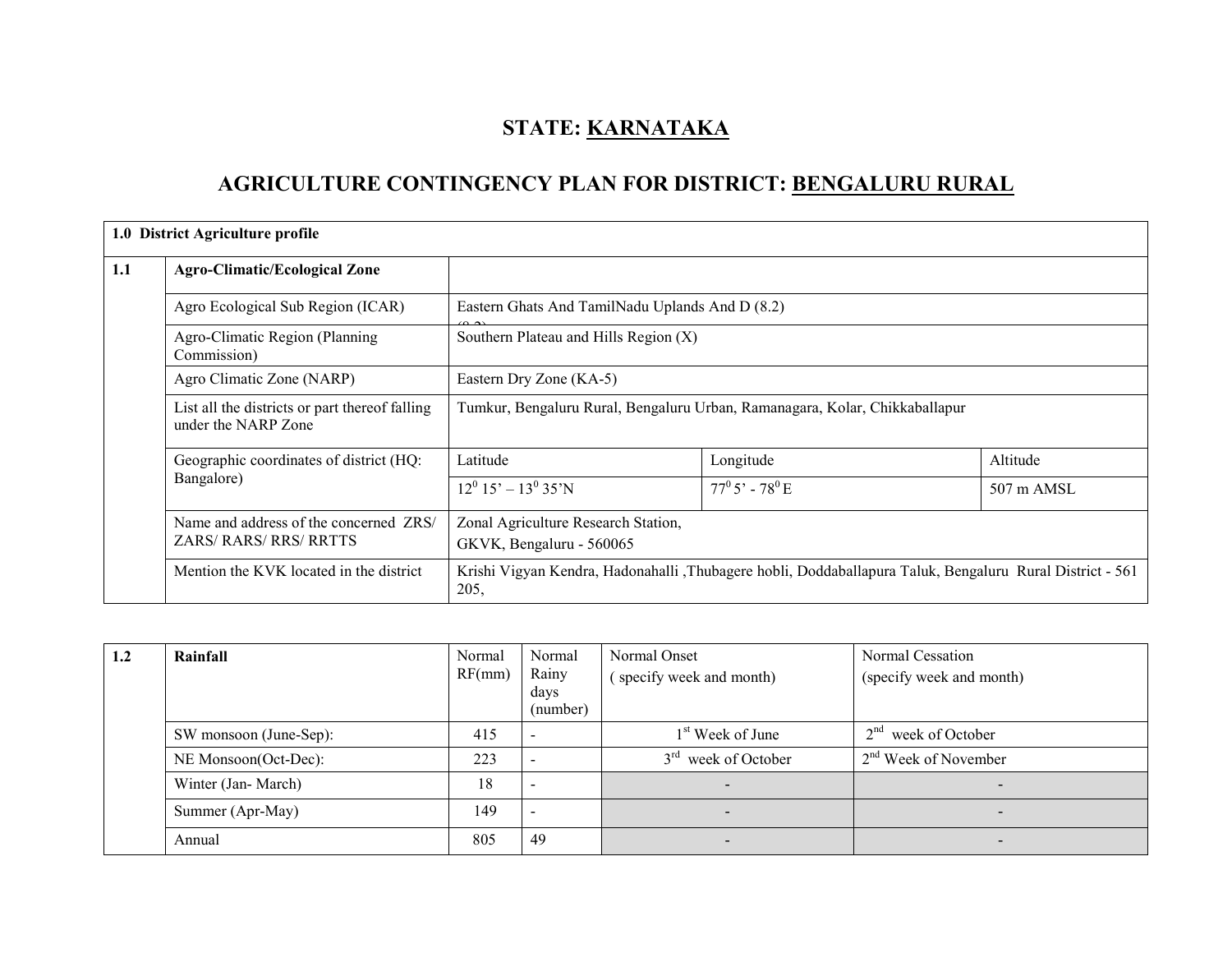| 1.3 | <b>Land use</b><br>pattern of the | Geographical<br>area | Forest area | Land under<br>non- | Permanent<br>pastures | Cultivable<br>wasteland | Land under<br>Misc. tree | Barren and<br>uncultivable | Current<br>fallows | Other<br>fallows |
|-----|-----------------------------------|----------------------|-------------|--------------------|-----------------------|-------------------------|--------------------------|----------------------------|--------------------|------------------|
|     | district $(2008-09)$              |                      |             | agricultural use   |                       |                         | crops and<br>groves      | land                       |                    |                  |
|     | Area $('000 ha)$                  | 658.9                | 81.1        | 28.8               | 3.4                   | 2.0                     |                          | 24.8                       | 40.1               | 10.0             |

| 1.4 | <b>Major Soils (common names like shallow)</b><br>red soils etc.,) | Area $(900 \text{ ha})$  | Percent $(\% )$ of total |
|-----|--------------------------------------------------------------------|--------------------------|--------------------------|
|     | Red clayey soils                                                   | $\overline{\phantom{a}}$ | 44                       |
|     | Lateritic soils                                                    |                          | 20                       |

| 1.5 | Agricultural land use*   | Area  | Cropping intensity % |
|-----|--------------------------|-------|----------------------|
|     | Net sown area            | 243.0 | 103.6                |
|     | Area sown more than once | 8.8   |                      |
|     | Gross cropped area       | 251.7 |                      |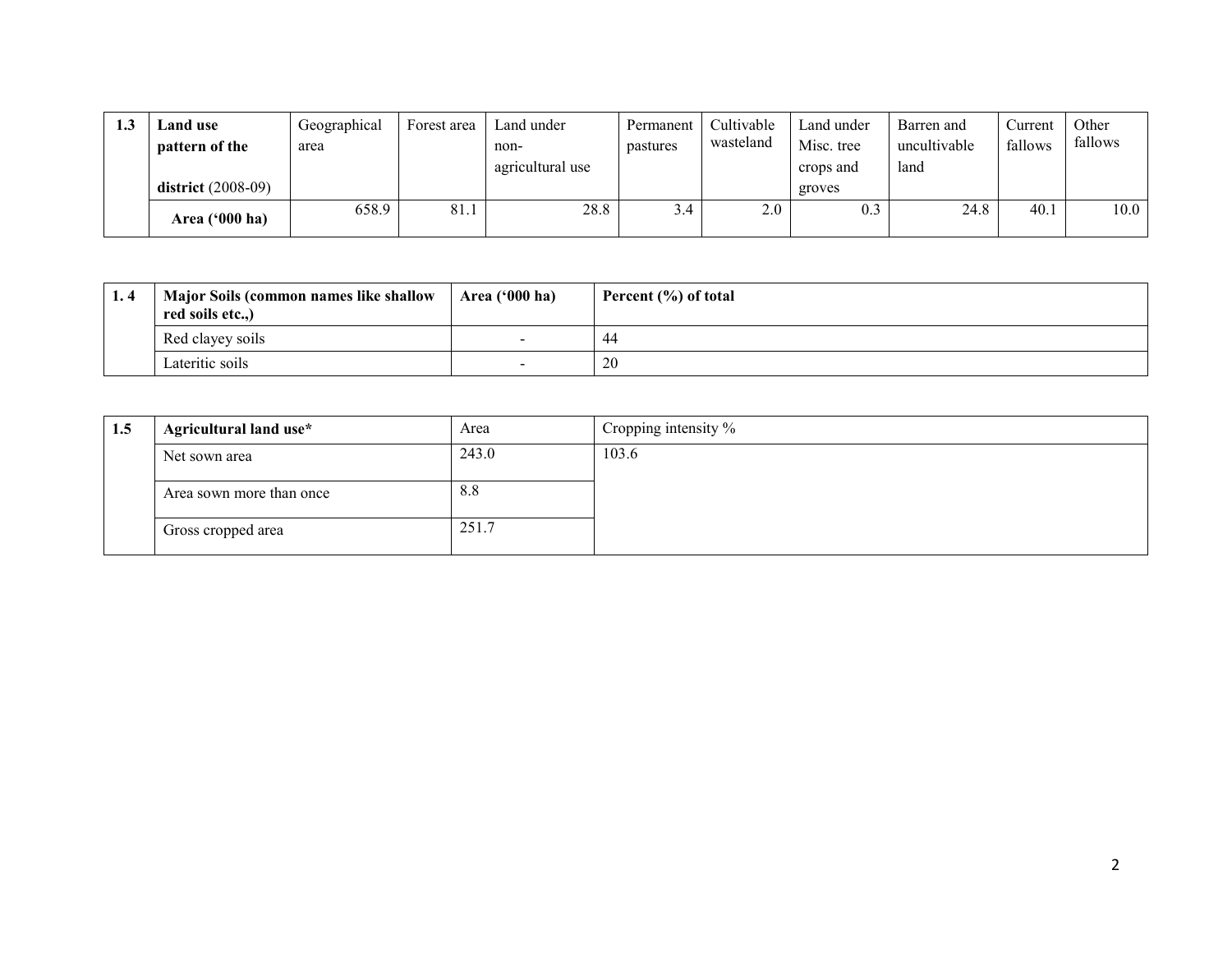| <b>Irrigation</b>                                                                                   | Area                      |                |                                    |  |  |  |  |
|-----------------------------------------------------------------------------------------------------|---------------------------|----------------|------------------------------------|--|--|--|--|
| Net irrigated area ('000 ha)                                                                        | 63.8                      |                |                                    |  |  |  |  |
| Gross irrigated area                                                                                | 69.0                      |                |                                    |  |  |  |  |
| Rainfed area                                                                                        | 179.1                     |                |                                    |  |  |  |  |
| <b>Sources of Irrigation</b>                                                                        | Number                    | Area ('000 ha) | Percentage of total irrigated area |  |  |  |  |
| Canals                                                                                              |                           | 3.4            | 5.0                                |  |  |  |  |
| Tanks                                                                                               | 128                       | 0.2            | 0.2                                |  |  |  |  |
| Open wells                                                                                          | 55                        |                |                                    |  |  |  |  |
| Bore wells                                                                                          | 24571                     | 63.5           | 94.3                               |  |  |  |  |
| Lift irrigation                                                                                     | 43                        |                |                                    |  |  |  |  |
| Micro-irrigation                                                                                    |                           |                |                                    |  |  |  |  |
| Other sources                                                                                       | $\overline{\phantom{a}}$  |                |                                    |  |  |  |  |
| Total Irrigated Area                                                                                | 24.8                      |                |                                    |  |  |  |  |
| Pump sets                                                                                           | 56965                     |                |                                    |  |  |  |  |
| No. of Tractors                                                                                     | 6079                      |                |                                    |  |  |  |  |
| Groundwater availability and use* (Data<br>source: State/Central Ground water<br>Department /Board) | No. of blocks/<br>Tehsils | $(\%)$ area    |                                    |  |  |  |  |
| Over exploited                                                                                      | $\blacksquare$            | $\blacksquare$ |                                    |  |  |  |  |
| Critical                                                                                            | $\blacksquare$            | $\blacksquare$ |                                    |  |  |  |  |
| Semi-critical                                                                                       | $\blacksquare$            | $\blacksquare$ |                                    |  |  |  |  |
| Safe                                                                                                |                           | $\blacksquare$ |                                    |  |  |  |  |
| Wastewater availability and use                                                                     | $\blacksquare$            | $\mathbb{Z}^2$ |                                    |  |  |  |  |
| Ground water quality                                                                                | good                      |                |                                    |  |  |  |  |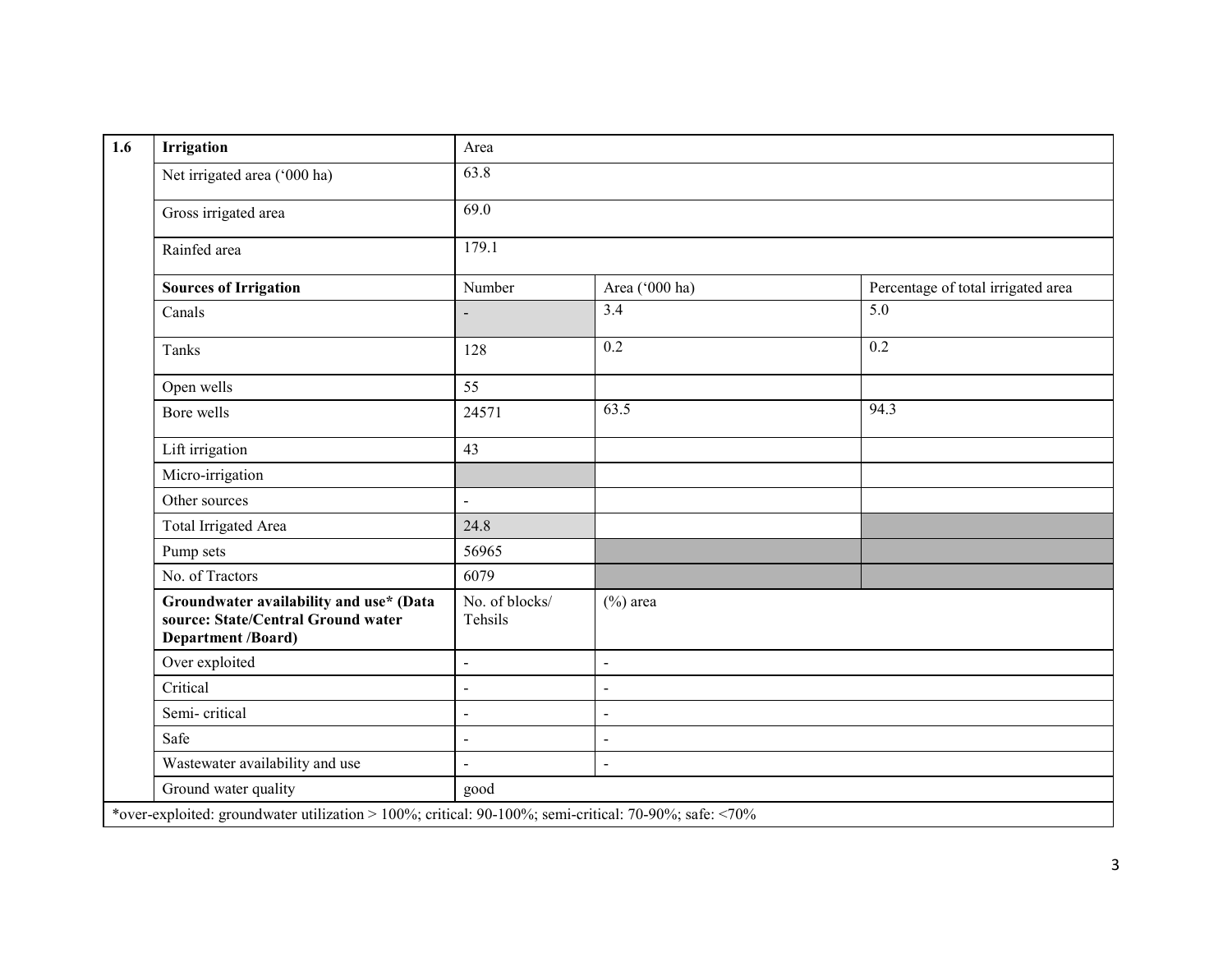| 1.7 |                | <b>Major Field Crops cultivated</b>  |                  | Area ('000 ha)           |                  |                          |                |              |  |  |  |
|-----|----------------|--------------------------------------|------------------|--------------------------|------------------|--------------------------|----------------|--------------|--|--|--|
|     |                |                                      |                  | <b>Kharif</b>            |                  | Rabi                     | <b>Summer</b>  | <b>Total</b> |  |  |  |
|     |                |                                      | <b>Irrigated</b> | Rainfed                  | <b>Irrigated</b> | Rainfed                  |                |              |  |  |  |
|     | 1              | Ragi                                 | $\blacksquare$   | 44.2                     |                  |                          |                | 44.2         |  |  |  |
|     | $\overline{c}$ | Maize                                | $\blacksquare$   | 10.3                     | $\sim$           | $\blacksquare$           | $\blacksquare$ | 10.3         |  |  |  |
|     | 3              | Paddy                                | 2.23             | $\overline{\phantom{a}}$ |                  |                          |                | 2.2          |  |  |  |
|     | 4              | Redgram                              | $\blacksquare$   | 1.3                      | $\blacksquare$   | $\blacksquare$           | $\blacksquare$ | 1.3          |  |  |  |
|     | 5              | Groundnut                            | $\blacksquare$   | 0.7                      | $\sim$           | $\blacksquare$           | $\sim$         | 0.7          |  |  |  |
|     | 6              | Sunflower                            | $\blacksquare$   | 0.3                      | $\blacksquare$   | $\blacksquare$           | $\blacksquare$ | 0.3          |  |  |  |
|     | 7              | Sugarcane                            | 0.093            | $\blacksquare$           | $\sim$           | $\blacksquare$           | $\blacksquare$ | 0.09         |  |  |  |
|     | 8              | Bengalgram                           | $\blacksquare$   | $\blacksquare$           | 0.082            | $\blacksquare$           |                | 0.08         |  |  |  |
|     |                | Horticulture crops - Fruits          |                  |                          |                  | <b>Total area</b>        |                |              |  |  |  |
|     |                | Total fruits                         |                  |                          |                  | 10.3                     |                |              |  |  |  |
|     |                | Horticultural crops - Vegetables     |                  |                          |                  | <b>Total area</b>        |                |              |  |  |  |
|     |                | Total vegetables                     |                  |                          |                  | 6.5                      |                |              |  |  |  |
|     |                | <b>Medicinal and Aromatic crops</b>  |                  |                          |                  |                          |                |              |  |  |  |
|     |                | <b>Plantation crops</b>              |                  |                          |                  | $\blacksquare$           |                |              |  |  |  |
|     |                | <b>Fodder crops</b>                  |                  |                          |                  | $\overline{\phantom{a}}$ |                |              |  |  |  |
|     |                | Total fodder crop area               |                  |                          |                  | $\blacksquare$           |                |              |  |  |  |
|     |                | <b>Grazing land</b>                  | $\blacksquare$   |                          |                  |                          |                |              |  |  |  |
|     |                | Sericulture etc                      |                  |                          |                  | 5373.8                   |                |              |  |  |  |
|     |                | <b>Others (Specify)</b><br>Fisheries |                  |                          |                  | 1250                     |                |              |  |  |  |

#### 1.7 Area under major field crops & horticulture etc. (2008-09)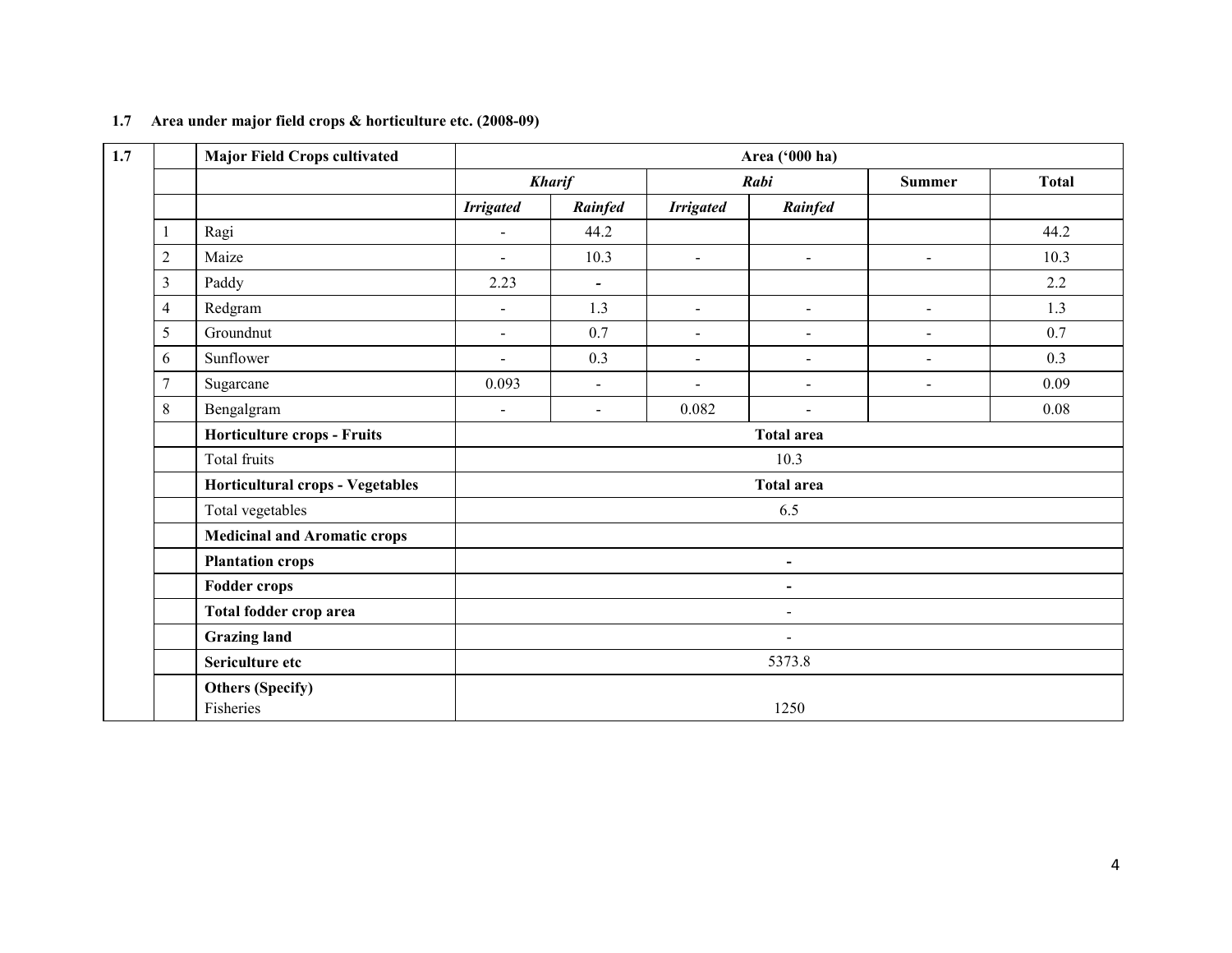| 1.8 | Livestock *                                                | <b>Male ('000)</b> | Female ('000)            | <b>Total</b> |
|-----|------------------------------------------------------------|--------------------|--------------------------|--------------|
|     | <b>Cattle</b>                                              |                    |                          |              |
|     | Non descriptive Cattle (local low yielding)(indigenous)    | 20.8               | 29.8                     | 50.6         |
|     | Exotic                                                     | 1.5                | 112.6                    | 114.2        |
|     | <b>Buffaloes</b>                                           |                    |                          |              |
|     | Non descriptive Buffaloes (local low yielding, indigenous) | 0.733              | 27.9                     | 28.6         |
|     | <b>Graded Buffaloes</b>                                    |                    |                          |              |
|     | <b>Sheep</b>                                               |                    |                          |              |
|     | indigenous                                                 |                    |                          | 94.6         |
|     | Exotic                                                     |                    |                          |              |
|     | Cross bred                                                 |                    |                          |              |
|     | Goat                                                       | $\blacksquare$     | $\blacksquare$           | 142.0        |
|     | Others <sup>*</sup>                                        |                    |                          | 7.46         |
|     | Pig                                                        |                    |                          |              |
|     | Rabbits                                                    |                    |                          |              |
|     | Dogs                                                       |                    |                          |              |
|     | Others                                                     |                    |                          |              |
|     | <b>Total Livestock</b>                                     |                    |                          |              |
|     | Commercial dairy farms (Number)                            | $\blacksquare$     | $\overline{\phantom{a}}$ |              |

| 1.9 | Poultry*                        | No. of farms | <b>Total No. of birds</b> |  |
|-----|---------------------------------|--------------|---------------------------|--|
|     | Commercial                      |              | 4083795                   |  |
|     | $\mathbf{r}$<br><b>Backvard</b> |              | $\overline{\phantom{0}}$  |  |

| 1.10 | Officer)<br>: Chief Planning<br>. .<br>(Data source:<br><b>Fisheries</b> ( |
|------|----------------------------------------------------------------------------|
|      | <b>Capture</b><br>$\sim$<br>14 A<br>л.                                     |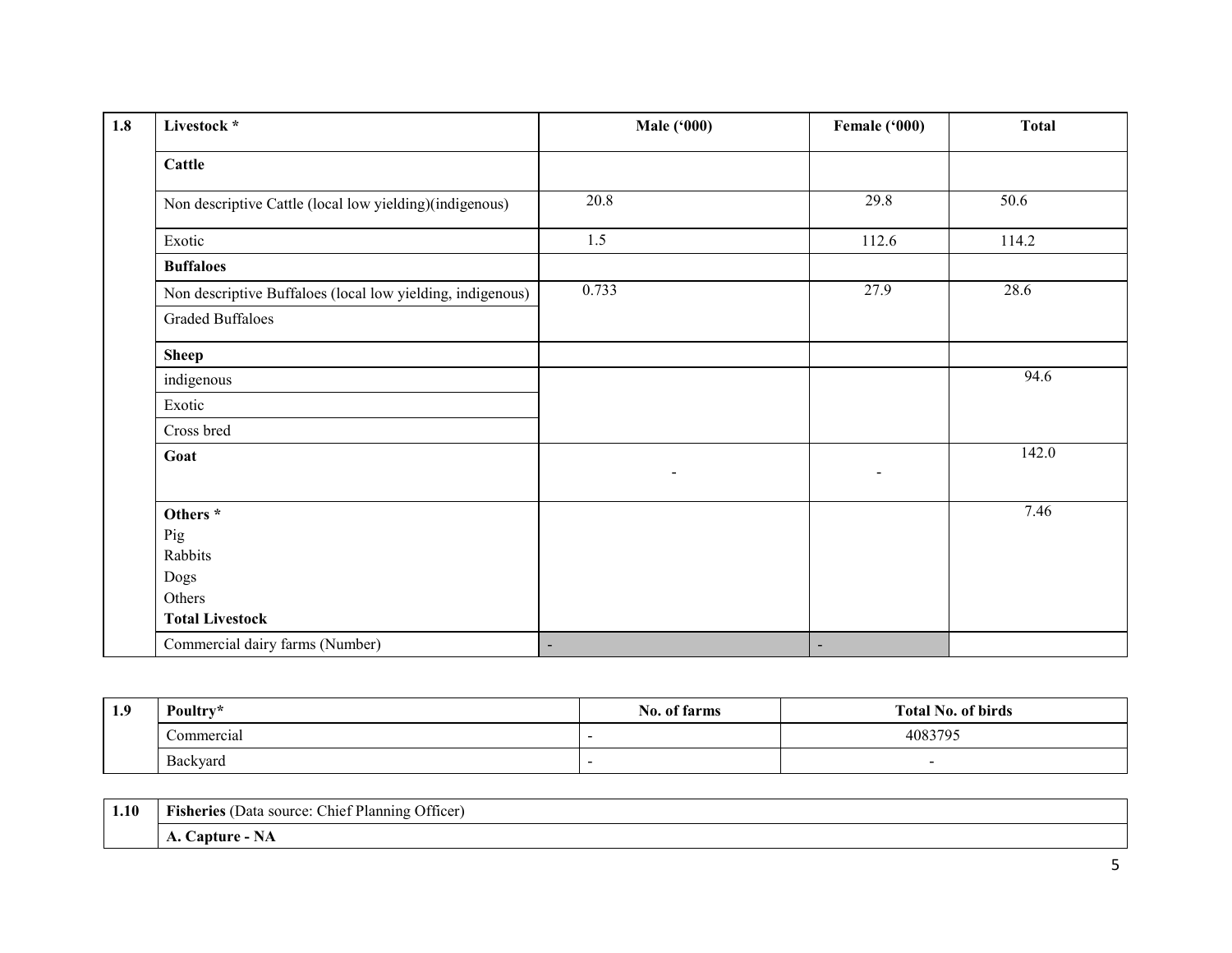| i) Marine (Data Source:<br><b>Fisheries Department</b> )       | No. of<br>fishermen                     | <b>Boats</b>           |                        | <b>Nets</b>                                                                                  |              |                      | <b>Storage</b><br>facilities (Ice |
|----------------------------------------------------------------|-----------------------------------------|------------------------|------------------------|----------------------------------------------------------------------------------------------|--------------|----------------------|-----------------------------------|
|                                                                |                                         | Mechanized             | Non-<br>mechanized     | Mechanized (Trawl<br>Non-mechanized (Shore<br>Seines, Stake & trap nets)<br>nets, Gill nets) |              |                      | plants etc.)                      |
|                                                                | $\overline{\phantom{0}}$                |                        |                        |                                                                                              |              |                      |                                   |
| ii) Inland (Data Source:                                       |                                         | No. Farmer owned ponds |                        | <b>No. of Reservoirs</b>                                                                     |              | No. of village tanks |                                   |
| Fisheries Department)                                          | 17                                      |                        | 2                      |                                                                                              | 510          |                      |                                   |
| <b>B.</b> Culture                                              |                                         |                        |                        |                                                                                              |              |                      |                                   |
|                                                                |                                         |                        | Water Spread Area (ha) |                                                                                              | Yield (t/ha) |                      | <b>Production</b>                 |
| i) Brackish water (Data Source:<br>MPEDA/Fisheries Department) |                                         |                        |                        |                                                                                              |              |                      |                                   |
| Department)                                                    | ii) Fresh water (Data Source: Fisheries |                        | 1.08                   |                                                                                              |              |                      |                                   |
| <b>Others</b>                                                  |                                         |                        |                        |                                                                                              |              |                      |                                   |

**1.11** Production and Productivity of major crops (Average of last 5 years: 2004, 05, 06, 07, 08)

| 1.11           | <b>Production and</b><br>Productivity of major<br>crops (Average of last<br>3 years: 2006, 07, 08) |                       | <b>Kharif</b>           |                       | Rabi                    |                       | <b>Summer</b>           |                       | <b>Total</b>            |  |
|----------------|----------------------------------------------------------------------------------------------------|-----------------------|-------------------------|-----------------------|-------------------------|-----------------------|-------------------------|-----------------------|-------------------------|--|
|                |                                                                                                    | Production<br>(000 t) | Productivity<br>(kg/ha) | Production<br>(000 t) | Productivity<br>(kg/ha) | Production<br>(000 t) | Productivity<br>(kg/ha) | Production<br>(000 t) | Productivity<br>(kg/ha) |  |
|                | Paddy                                                                                              | 43                    | 3830                    |                       |                         |                       |                         | 43                    | 3830                    |  |
|                | Finger millet                                                                                      | 289                   | 2177                    |                       |                         |                       |                         | 289                   | 2177                    |  |
|                | Ground nut                                                                                         | $\mathbf{I}$          | 788                     |                       |                         |                       |                         | -11                   | 788                     |  |
| $\overline{4}$ | Horse gram                                                                                         |                       |                         | 7.0                   | 734                     |                       |                         | 7.0                   | 734                     |  |
|                | Field bean                                                                                         | 2.0                   | 157                     |                       |                         |                       |                         | 2.0                   | 157                     |  |

| 1.12 | Sowing window for 5 major<br><b>field crops</b> (start and end of<br>normal sowing period) | Finger millet                                  | Maize                                         | Paddy | Redgram                                      |
|------|--------------------------------------------------------------------------------------------|------------------------------------------------|-----------------------------------------------|-------|----------------------------------------------|
|      | Kharif-Rainfed                                                                             | $2nd$ week of June to $3rd$<br>week of October | $4th$ week of May to $1st$<br>week of October |       | $4th$ week of May to $1st$ week<br>ofJanuary |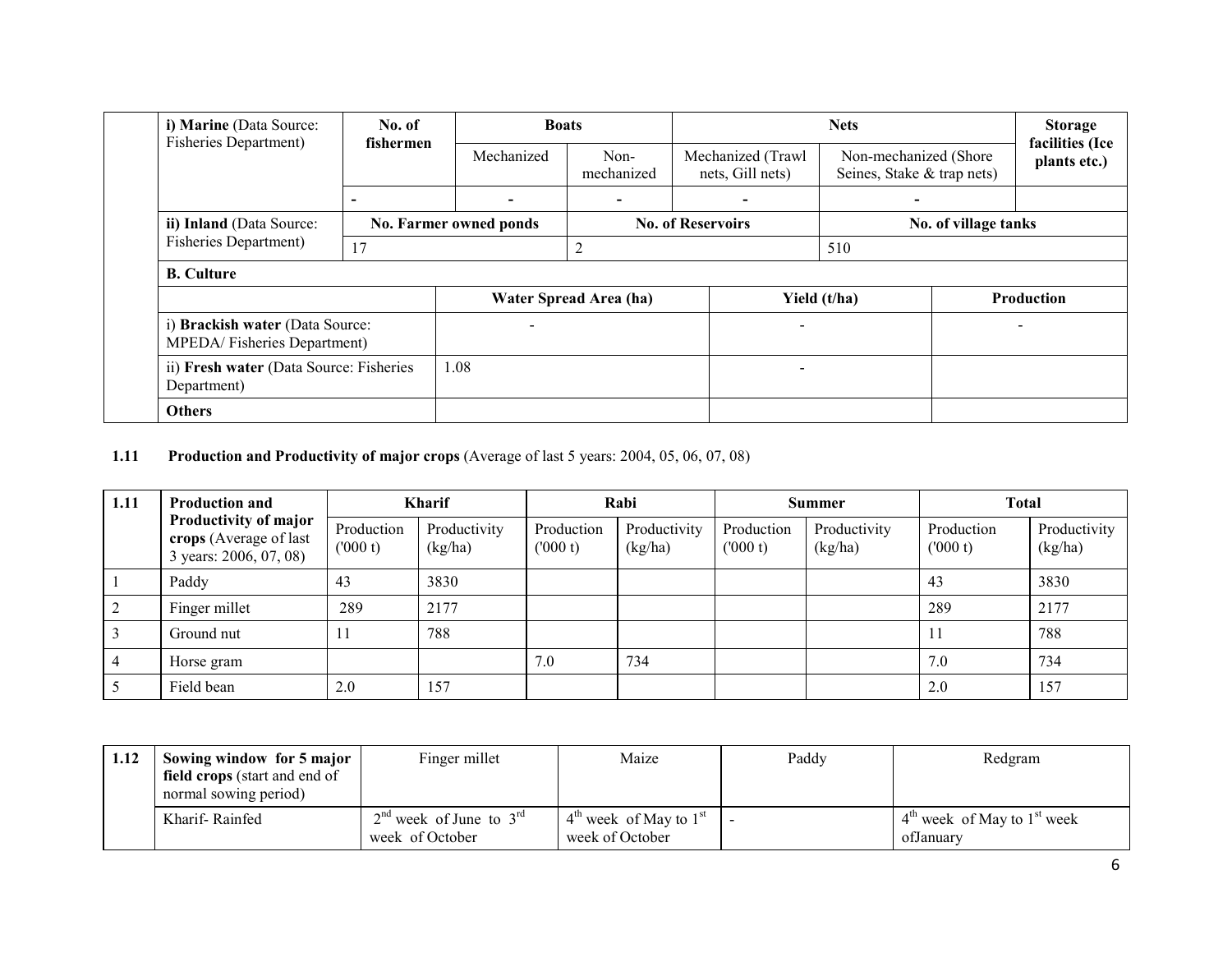| Kharif-Irrigated | $3rd$ week of August to<br>$4th$ week of November | $4th$ week of May to $1st$<br>week of October                        | $3rd$ week of June to $1st$<br>week of October                 |  |
|------------------|---------------------------------------------------|----------------------------------------------------------------------|----------------------------------------------------------------|--|
| Rabi-Rainfed     |                                                   |                                                                      |                                                                |  |
| Rabi-Irrigated   | $2nd$ week of December to<br>$2nd$ week of March  | 3 <sup>rd</sup> week of November<br>to 4 <sup>th</sup> week of March | $3rd$ week of November to $ $<br>4 <sup>th</sup> week of March |  |

| 1.13 | What is the major contingency the district is prone<br>to? (Tick mark and mention years if known during the<br>last 10 year period) | Regular | Occasional | <b>None</b> |
|------|-------------------------------------------------------------------------------------------------------------------------------------|---------|------------|-------------|
|      | Drought                                                                                                                             |         |            |             |
|      | Flood                                                                                                                               |         |            |             |
|      | Cyclone                                                                                                                             |         |            |             |
|      | Hail storm                                                                                                                          |         |            |             |
|      | Heat wave                                                                                                                           |         |            |             |
|      | Cold wave                                                                                                                           |         |            |             |
|      | Frost                                                                                                                               |         |            |             |
|      | Sea water intrusion                                                                                                                 |         |            |             |
|      | Pests and diseases (specify)<br>Thrips<br><b>Borers</b>                                                                             |         |            |             |
|      | Others                                                                                                                              |         |            |             |

| 1.14 | Include Digital maps of the district<br>for |                                    | Enclosed: Yes |
|------|---------------------------------------------|------------------------------------|---------------|
|      |                                             | Mean annual rainfall as Annexure 2 | Enclosed: Yes |
|      |                                             | Soil map as Annexure 3             | Enclosed: Yes |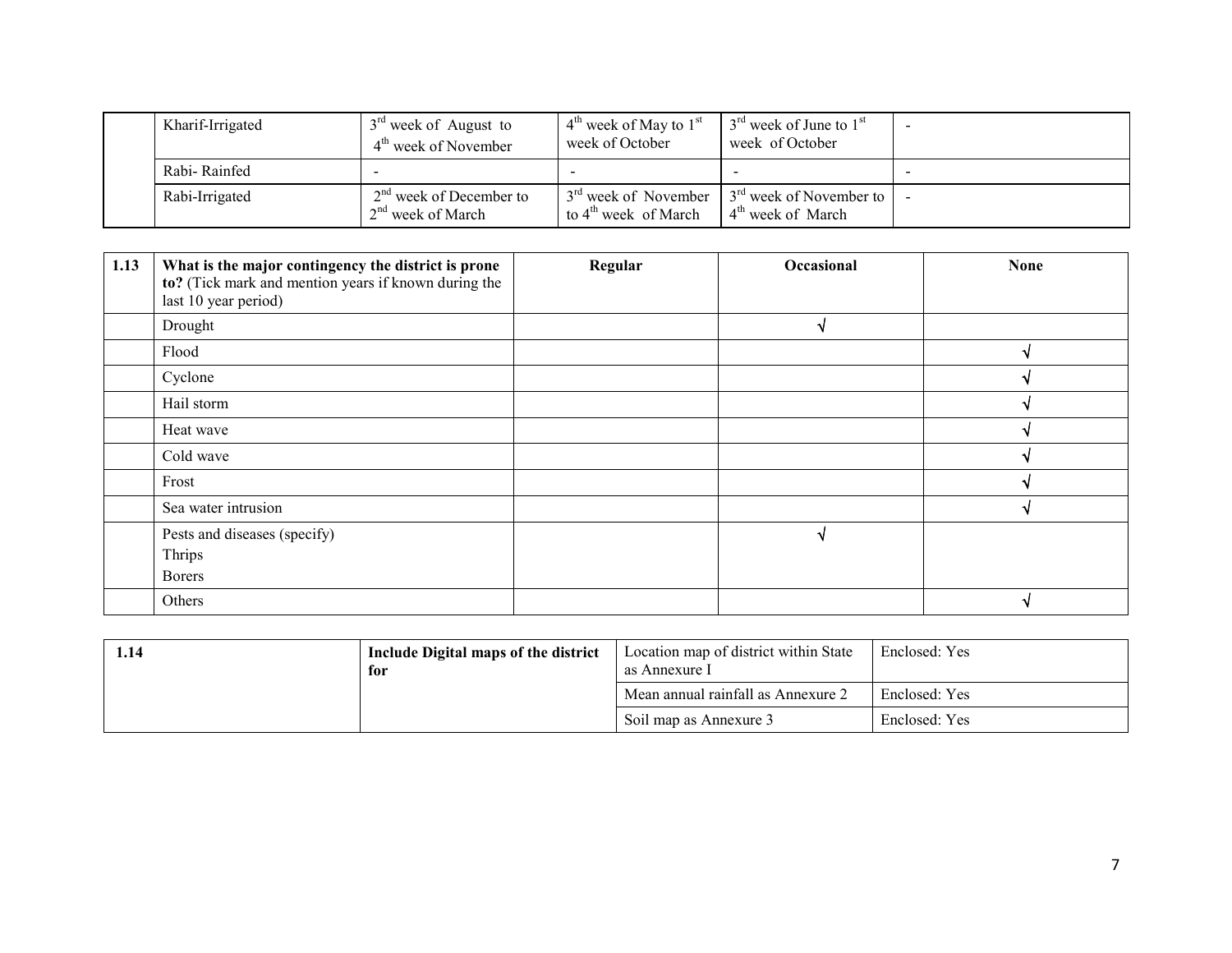

#### Annexure – 1: LOCATION MAP OF BENGALURU RURAL DISTRICT IN KARNATAKA

Source: mapsofindia.com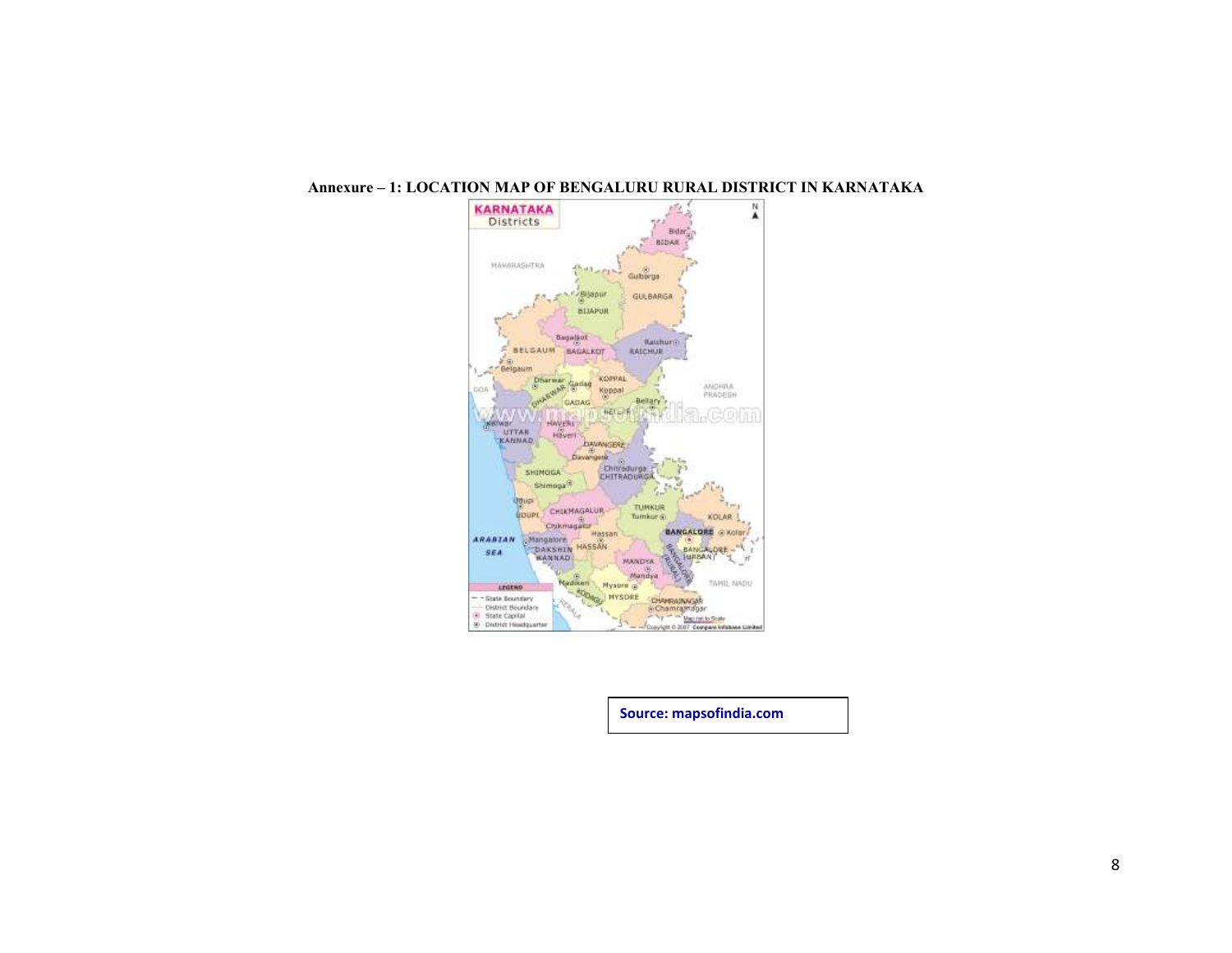

Annexure – 2: MEAN ANNUAL RAINFALL OF BENGALURU RURAL DISTRICT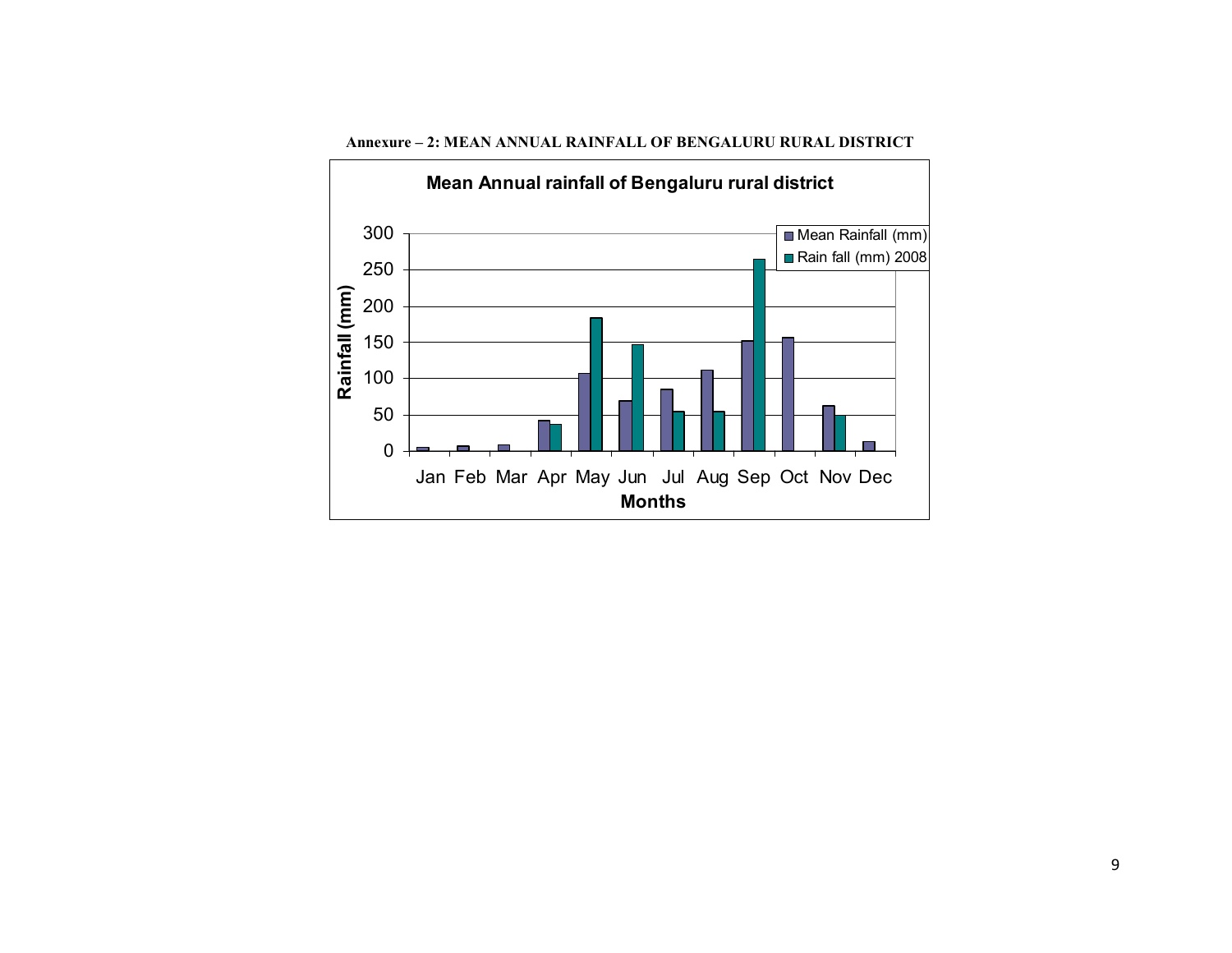

Annexure – 3: SOIL MAP OF Bengaluru Rural District , KARNATAKA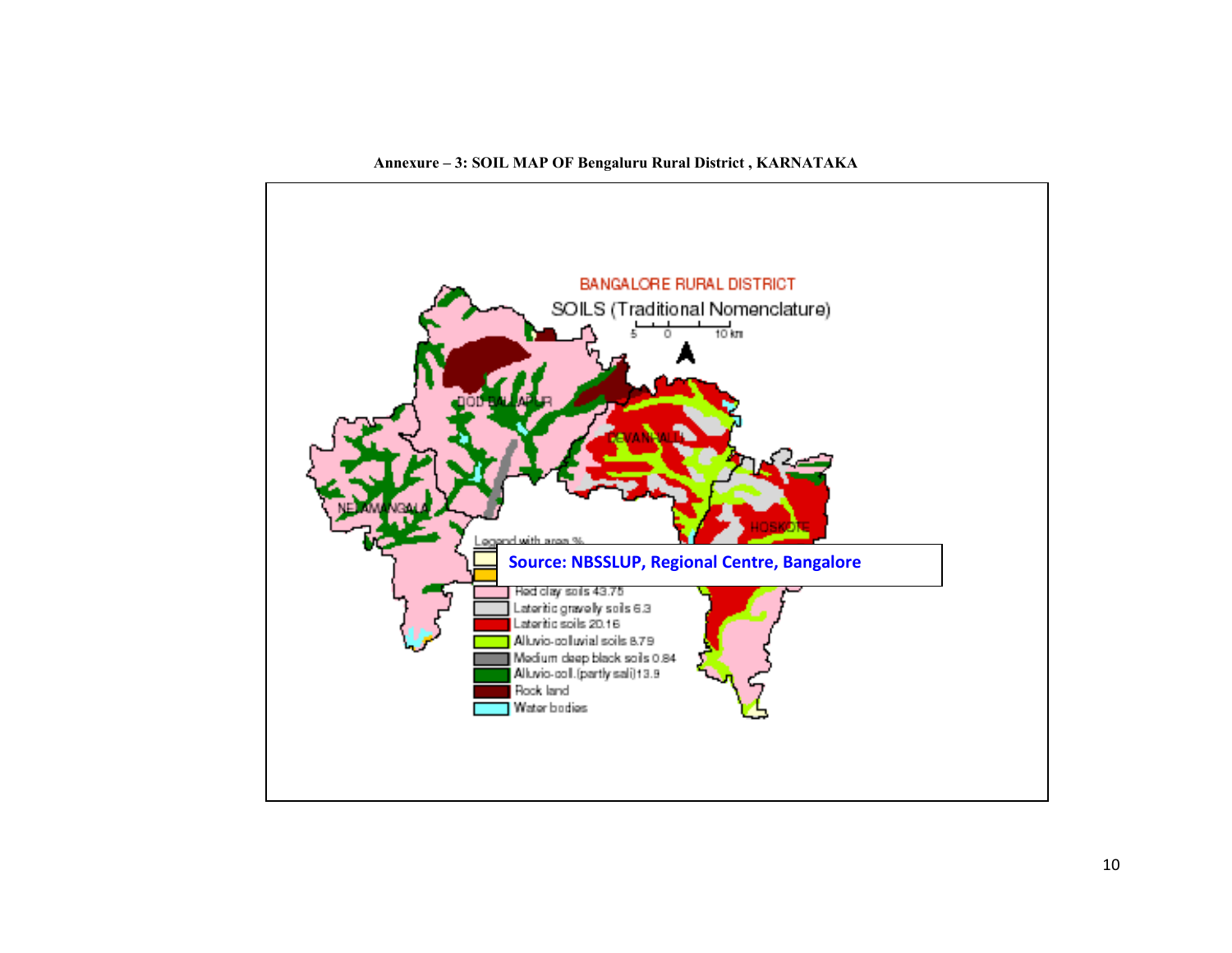## Strategies for weather related contingencies

# 2.1 Drought

## 2.1.1 Rainfed situation

| <b>Condition</b>                                  |                               |                                                                                                      | <b>Suggested Contingency measures</b>                                                                                                                                     |                                                                                                                                                                                                                            |                                     |  |
|---------------------------------------------------|-------------------------------|------------------------------------------------------------------------------------------------------|---------------------------------------------------------------------------------------------------------------------------------------------------------------------------|----------------------------------------------------------------------------------------------------------------------------------------------------------------------------------------------------------------------------|-------------------------------------|--|
| <b>Early season</b><br>drought (delayed<br>onset) | Major<br>Farming<br>situation | Crop/cropping<br>system                                                                              | Change in crop/cropping system                                                                                                                                            | <b>Agronomic measures</b>                                                                                                                                                                                                  | <b>Remarks</b> on<br>Implementation |  |
| Delay by 2 weeks<br>June $3rd$ week               | Shallow red<br>soils          | Finger millet                                                                                        | a. Finger millet + Pigeon pea $(8:2)$<br>b. Figer millet + Field bean $(4:1)$<br>c. Fingermillet + Niger $(4:1)$<br>d. Finger millet : MR-1, MR-6 L-5,                    | • Wider spacing<br>$\bullet$ (90cm x 30 cm) for Pigeon pea<br>• Conservation furrow                                                                                                                                        | Supply of seeds<br>through KSSC     |  |
|                                                   |                               | Maize                                                                                                | Maize<br>Maize + redgram $(3:1)$<br>Maize + French bean $(3:1)$                                                                                                           | • Use of Downey mildew and leaf sheath<br>blight resistant maize hybrids(NAH<br>2049, NAH 1137). Seed treatment with<br>Metalaxyl $(a)$ 4g./kg                                                                             |                                     |  |
|                                                   |                               | Groundnut:                                                                                           | No change                                                                                                                                                                 | • Seed treatment with Rhizobium soil<br>application of Gypsum, earthing up,<br>ZnSO <sub>4</sub> application $\omega$ 10 kg/ha.                                                                                            |                                     |  |
|                                                   |                               | Pigeon pea :                                                                                         | Pigeonpea: BRG-2                                                                                                                                                          | · Thinning, Conservation furrow                                                                                                                                                                                            |                                     |  |
|                                                   |                               | Cowpea:                                                                                              | No change                                                                                                                                                                 |                                                                                                                                                                                                                            |                                     |  |
|                                                   |                               | Sunflower                                                                                            | No change                                                                                                                                                                 |                                                                                                                                                                                                                            |                                     |  |
| Delay by 4weeks<br>July $1st$ week                | Shallow red<br>soil           | a. Finger millet $+$<br>Pigeon pea<br>$b.$ Figer millet +<br>Field bean<br>c.Fingermillet +<br>Niger | • Continued up to July end for finger<br>millet based system<br>$\bullet$ Finger millet :<br>• MR-1, MR-6, L-5, HR 911<br>• Maize sole crop<br>• Maize + red gram $(3:1)$ | $\bullet$ In Finger millet :<br>• Dry sowing 8-10 days before rains with<br>15-20% higher seed rate<br>• Nursery-transplanting (Long duration<br>varieties of Finger millet)<br>• Seed hardening-(18 hrs. soaking in water | Supply of seeds<br>through KSSC     |  |
|                                                   |                               | Maize                                                                                                | No change                                                                                                                                                                 | followed by 24 hrs. shade drying)<br>• Thinning to retain one seedling at 30 cm                                                                                                                                            |                                     |  |
|                                                   |                               | Pigeon pea                                                                                           | Pigeon pea : TTB-7, BRG-2,                                                                                                                                                | • Intercultivation                                                                                                                                                                                                         |                                     |  |
|                                                   |                               | Field bean                                                                                           | No change                                                                                                                                                                 | • Conservation furrow                                                                                                                                                                                                      |                                     |  |
|                                                   |                               | Niger                                                                                                | No change                                                                                                                                                                 | • In Groundnut :                                                                                                                                                                                                           |                                     |  |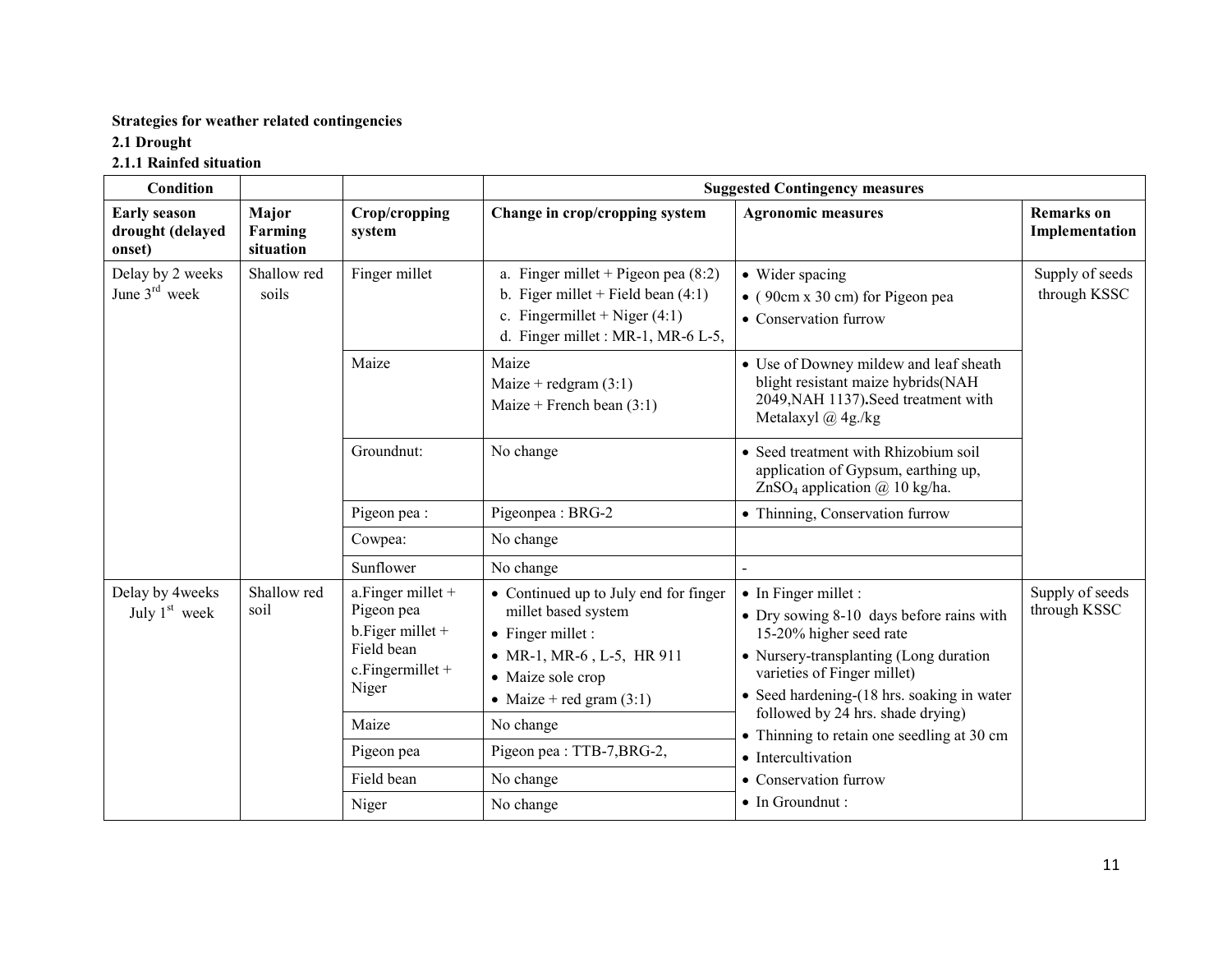| <b>Condition</b>                                  |                               |                            | <b>Suggested Contingency measures</b>                                                            |                                                                                                                                                                                                                                |                                     |  |
|---------------------------------------------------|-------------------------------|----------------------------|--------------------------------------------------------------------------------------------------|--------------------------------------------------------------------------------------------------------------------------------------------------------------------------------------------------------------------------------|-------------------------------------|--|
| <b>Early season</b><br>drought (delayed<br>onset) | Major<br>Farming<br>situation | Crop/cropping<br>system    | Change in crop/cropping system                                                                   | <b>Agronomic measures</b>                                                                                                                                                                                                      | <b>Remarks</b> on<br>Implementation |  |
|                                                   |                               | $Groundnut +$<br>Pigeonpea | Continued up to July 15 <sup>th</sup><br>Groundnut: TMV-2, JL-24, GPBD-4,<br>K-134, VRI-2        | • Seed treatment with Rhizobium soil<br>application of Gypsum, earthing up,<br>ZnSO <sub>4</sub> application $\omega$ 10 kg/ha.<br>• In Maize:                                                                                 |                                     |  |
|                                                   |                               | Sunflower                  | Nochange                                                                                         | • Use of DM (Downy mildew) & LB                                                                                                                                                                                                |                                     |  |
|                                                   |                               | Field bean local           | Nochange                                                                                         | (Leaf blight) resistant hybrid<br>$\bullet$ Use BRG-2 as intercrop                                                                                                                                                             |                                     |  |
| Delay by 6<br>Weeks<br>July $3^{\text{rd}}$ week  | Shallow red<br>soil           | Finger millet              | No change Finger millet GGPU-28<br>Little millet: CO-2, PRC-3<br>Foxtail millet: RS-118, K-221-1 | • In Finger millet :<br>• Dry sowing 8-10 days before rains with<br>15-20% higher seed rate<br>• Nursery-(Medium duration)<br>transplanting<br>• Seed hardening-(18 hrs. soaking in water<br>followed by 24 hrs. shade drying) | Supply of seeds<br>through KSSC     |  |
|                                                   |                               | Maize                      | Maize intercropped with pulses crops<br>viz., cowpea, blackgram, greengram,<br>fieldbean         | • In Maize:<br>• Seed treatment with Metalaxyl $\omega$ 4 g/kg                                                                                                                                                                 |                                     |  |
|                                                   |                               | Pigeon pea                 | No change:                                                                                       | • Thinning to retain one seedling at 30 cm                                                                                                                                                                                     |                                     |  |
|                                                   |                               | Ground nut:                | No change                                                                                        | • In Groundnut :<br>• Seed treatment with Rhizobium soil<br>application of Gypsum, earthing up,<br>ZnSO <sub>4</sub> application $\omega$ 10 kg/ha.                                                                            |                                     |  |
|                                                   |                               | Sunflower                  | Sunflower: BSH-1& morden                                                                         |                                                                                                                                                                                                                                |                                     |  |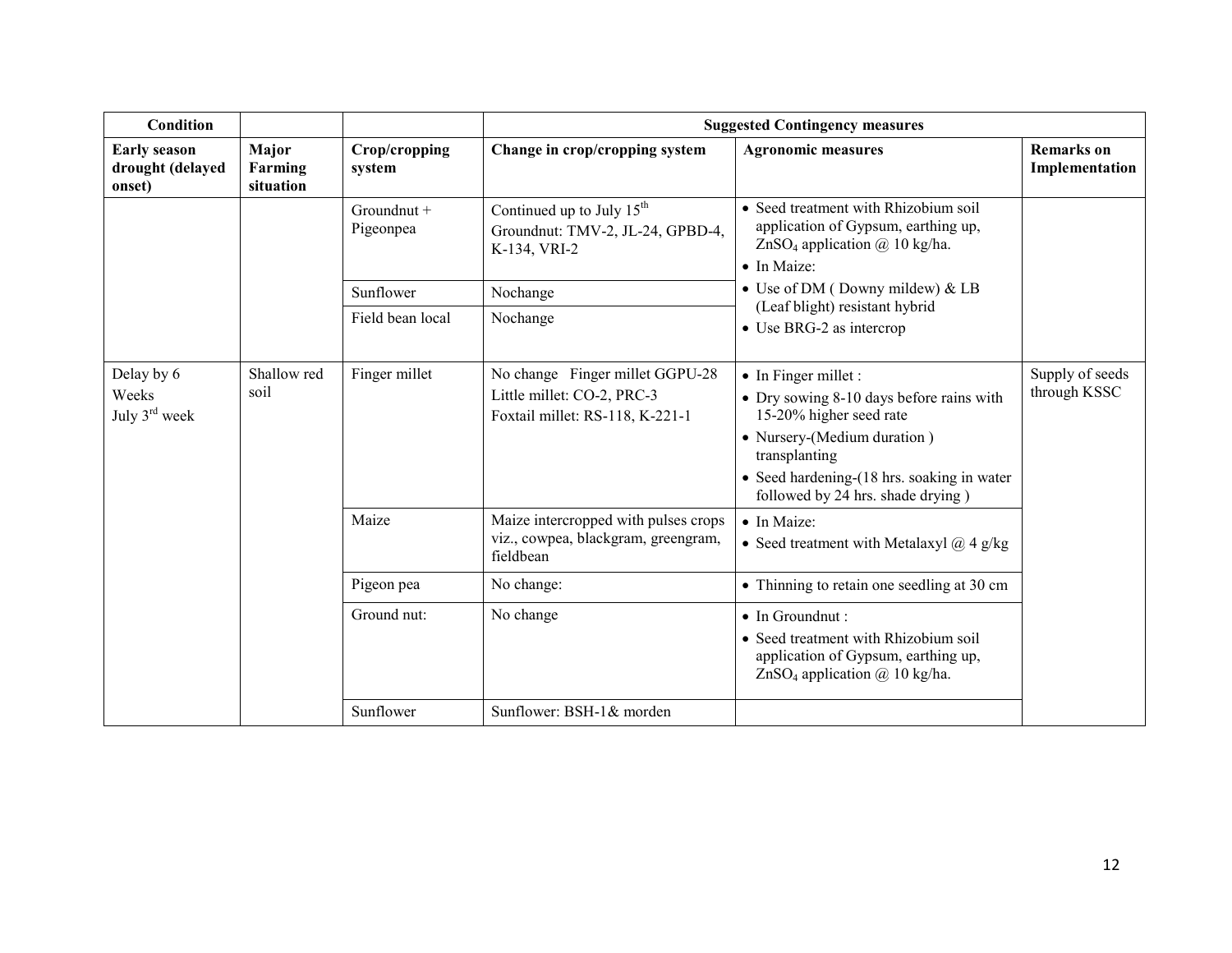| <b>Condition</b>                                     |                                   |                                                          |                                                        | <b>Suggested Contingency measures</b>                                                                                                                                    |                                                                                                |
|------------------------------------------------------|-----------------------------------|----------------------------------------------------------|--------------------------------------------------------|--------------------------------------------------------------------------------------------------------------------------------------------------------------------------|------------------------------------------------------------------------------------------------|
| <b>Early season</b><br>drought<br>(delayed<br>onset) | <b>Major Farming</b><br>situation | Crop/cropping system                                     | Change in crop/cropping<br>system                      | <b>Agronomic measures</b>                                                                                                                                                | <b>Remarks</b> on<br>Implementation                                                            |
| Delay by 8<br>weeks                                  | Shallow red soil                  | Finger millet : GPU-28,                                  | Finger millet: GPU-28<br>GPU-<br>26 GPU-48             | In Finger millet :<br>• Dry sowing $8-10$ days before                                                                                                                    | • Seed drills under<br><b>RKVY</b>                                                             |
| August 1st<br>week                                   |                                   | Maize                                                    | Ragi, Cowpea, Soybean,<br>Sunflower, Blackgram         | rains with 15-20% higher seed<br>rate<br>• Nursery-(Medium and short<br>duration) transplanting<br>• Seed hardening- $(18 \text{ hrs.})$<br>soaking in water followed by | • Supply of seeds<br>through KSSC<br>• Supply of seeds<br>through NFSM<br>• Sunflower: Breeder |
|                                                      |                                   | Little millet: CO-2, PRC-3<br>Foxtail millet: RS-118, K- |                                                        |                                                                                                                                                                          |                                                                                                |
|                                                      |                                   | Sunflower: BSH-1 and                                     | $\sim$                                                 |                                                                                                                                                                          | seeds supply-                                                                                  |
|                                                      |                                   | Field bean                                               | Field bean HA-3 & HA-4<br>Cowpea: TVX-944, IT-38956-1, | 24 hrs. shade drying 4<br>Thinning to retain one seedling<br>at $30 \text{ cm}$<br>• Inter cultivation Conservation<br>furrow<br>$\bullet$ Thinning                      | UAS(B)<br>• F1 seeds supply $-$<br><b>KSSC</b>                                                 |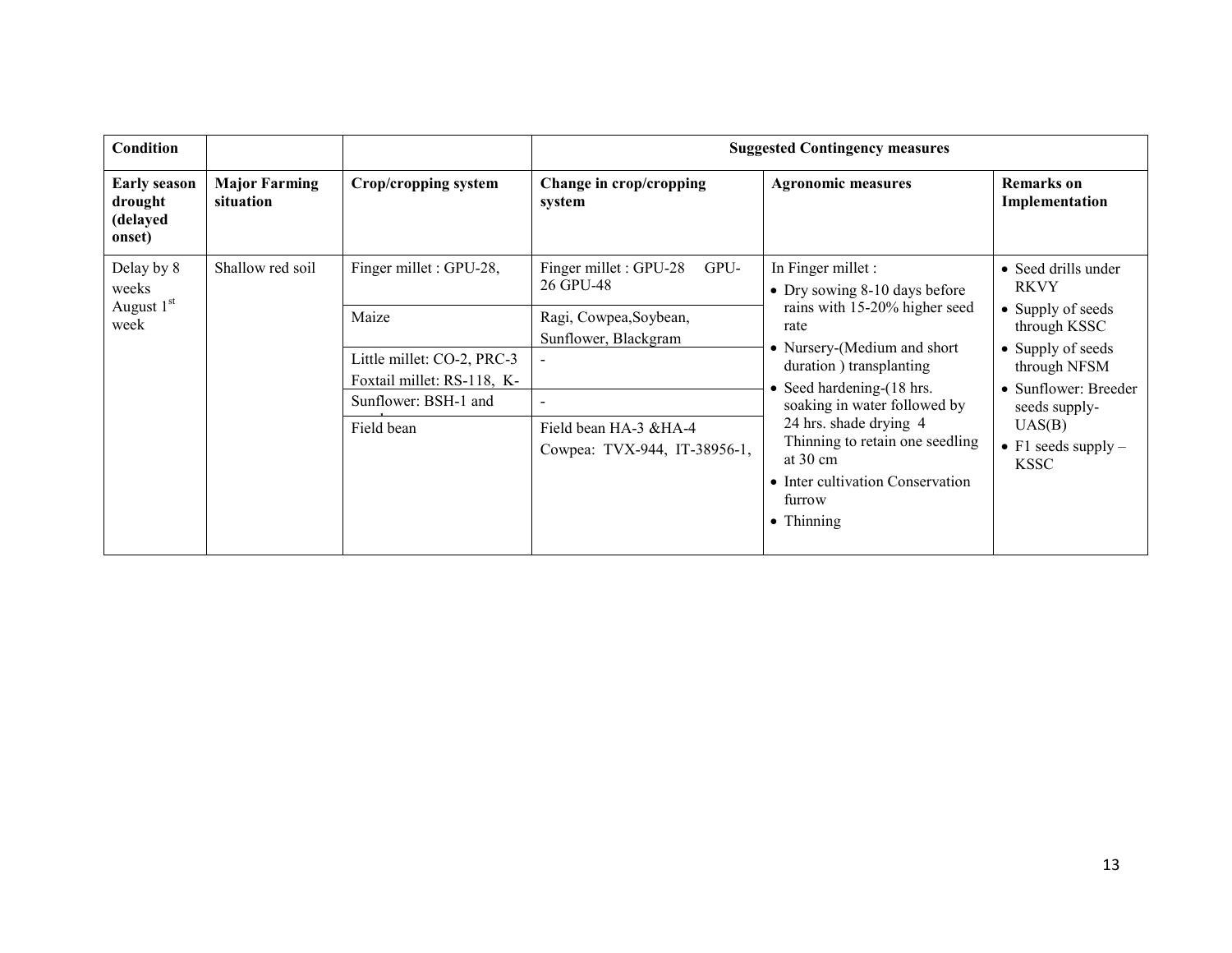| <b>Condition</b>                                                                                                                           |                                   |                                                                                                                                                                                                                                                                                                                                                                         |                          | <b>Suggested Contingency measures</b>                                                                                                                                                                                                                                                                                                                                                                |                                     |
|--------------------------------------------------------------------------------------------------------------------------------------------|-----------------------------------|-------------------------------------------------------------------------------------------------------------------------------------------------------------------------------------------------------------------------------------------------------------------------------------------------------------------------------------------------------------------------|--------------------------|------------------------------------------------------------------------------------------------------------------------------------------------------------------------------------------------------------------------------------------------------------------------------------------------------------------------------------------------------------------------------------------------------|-------------------------------------|
| <b>Early season</b><br>drought                                                                                                             | <b>Major Farming</b><br>situation | <b>Normal Crop/cropping system</b>                                                                                                                                                                                                                                                                                                                                      | Crop management          | Soil management                                                                                                                                                                                                                                                                                                                                                                                      | <b>Remarks</b> on<br>Implementation |
| (Normal<br>onset,<br>followed by<br>$15-20$ days<br>dry spell<br>after sowing<br>leading to<br>poor<br>germination/<br>crop stand<br>etc.) | Shallow red soil                  | Finger millet<br>Finger millet + Pigeon pea $(8:2)$<br>Figer millet + Field bean $(4:1)$<br>Fingermillet + Niger $(4:1)$<br>Maize<br>Maize + Redgram $(3:1)$<br>Maize + French bean $(3:1)$<br>Maize + Cowpea $(3:1)$<br>Pigeon pea<br>Field beanl<br>Groundnut<br>Groundnut + Pigeonpea<br>BRG2 (8:2)<br>Niger<br>Sunflower<br>Sesame: TMV-3, T-7& Navelle-1<br>Cowpea | Thinning and gap filling | Soil mulching and weed<br>management practices. If<br>possible protective irrigation,<br>re-sowing<br>Intercultivation, soil<br>mulching and weed<br>management practices. If<br>possible protective irrigation,<br>Intercultivation<br>$\bullet$<br>Inter cultivation, Early<br>$\bullet$<br>season stress induces uniform<br>flowering, weed management<br><b>Conservation Furrow</b><br>$\bullet$ |                                     |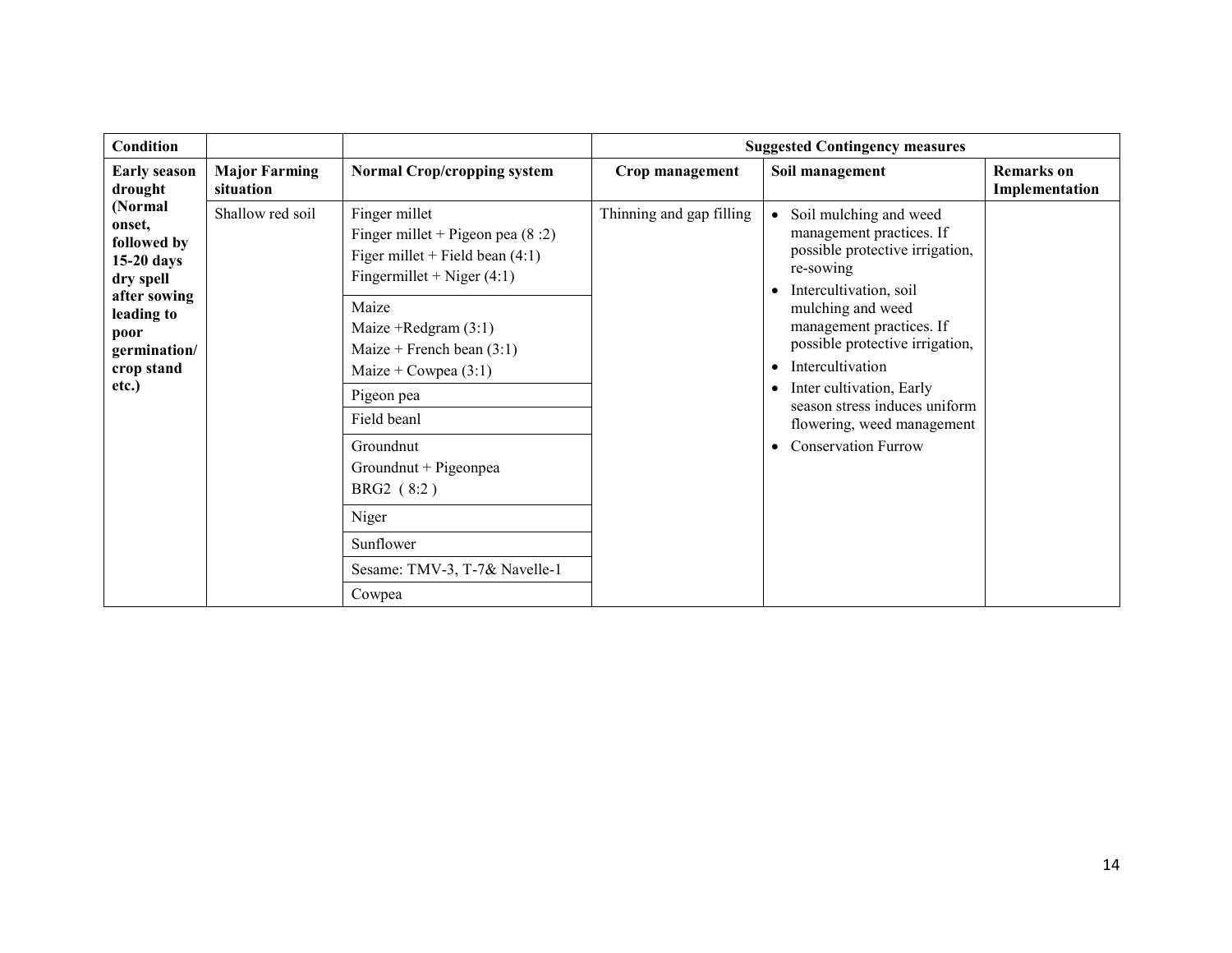| Condition                                 |                                   |                                                                                                                                                                                                                                                                                 |                                                                                                                              | <b>Suggested Contingency measures</b>                                                                                                                                                                                        |                                                                                                                        |
|-------------------------------------------|-----------------------------------|---------------------------------------------------------------------------------------------------------------------------------------------------------------------------------------------------------------------------------------------------------------------------------|------------------------------------------------------------------------------------------------------------------------------|------------------------------------------------------------------------------------------------------------------------------------------------------------------------------------------------------------------------------|------------------------------------------------------------------------------------------------------------------------|
| Mid season<br>drought (long dry<br>spell) | <b>Major Farming</b><br>situation | <b>Normal Crop/cropping system</b>                                                                                                                                                                                                                                              | Crop management                                                                                                              | Soil management                                                                                                                                                                                                              | <b>Remarks</b> on<br>Implementation                                                                                    |
| At vegetative stage                       | Shallow red soil                  | Finger millet<br>Finger millet + Pigeon pea<br>(8:2)<br>Figer millet + Field bean $(4:1)$<br>Fingermillet + Niger<br>(4:1)<br>Maize<br>Maize +Redgram $(3:1)$<br>Maize + French bean $(3:1)$<br>Pigeon pea<br>Field bean<br>Groundnut<br>Niger<br>Sunflower<br>Sesame<br>Cowpea | Finger millet-<br>Thinning, Grazing leaf<br>tips, postponement of<br>top dressing (till<br>optimum moisture is<br>available) | Intercultivation<br>(soil mulching)<br><b>Conservation Furrow</b><br>Soil mulch, inter<br>cultivation, weed<br>management, reducing<br>plant population.<br>Opening of conservation<br>furrows at an interval of<br>$10-15m$ | Supply of inter cultural<br>implements<br>Farm ponds<br>construction/ method of<br>irrigation (sprinkler/drip<br>etc.) |
|                                           |                                   | Ground nut + Pigeon pea<br>Groundnut                                                                                                                                                                                                                                            | Earthing up, apply<br>Gypsum after receipt<br>of rains, Life saving<br>irrigation                                            | Intercultivation (soil<br>mulching)<br><b>Conservation Furrow</b>                                                                                                                                                            | Farm ponds<br>construction                                                                                             |
|                                           |                                   | Horse gram                                                                                                                                                                                                                                                                      | Thinning                                                                                                                     | Intercultivation (soil<br>mulching)                                                                                                                                                                                          |                                                                                                                        |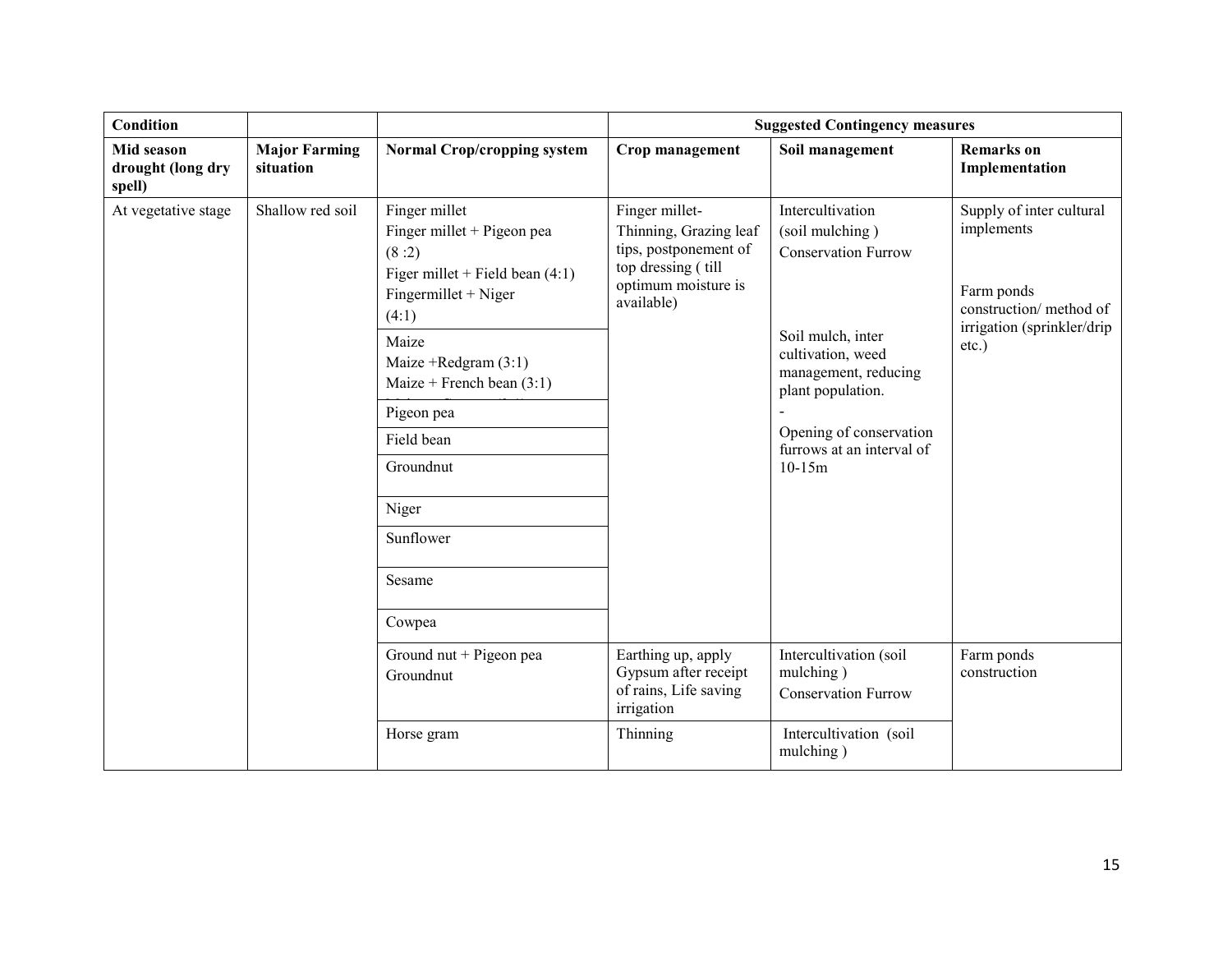| <b>Condition</b>        |                                   |                                                                                                                                                                  |                                                                                                                                                                              | <b>Suggested Contingency measures</b> |                                     |
|-------------------------|-----------------------------------|------------------------------------------------------------------------------------------------------------------------------------------------------------------|------------------------------------------------------------------------------------------------------------------------------------------------------------------------------|---------------------------------------|-------------------------------------|
| <b>Terminal drought</b> | <b>Major Farming</b><br>situation | Crop/cropping system                                                                                                                                             | Crop management                                                                                                                                                              | <b>Rabi Crop planning</b>             | <b>Remarks</b> on<br>Implementation |
|                         | Shallow red soil                  | Finger millet : MR-1, MR-<br>2, MR-6, L-5, HR-911<br>Finger millet $+$ Pigeon pea<br>(8:2)<br>Figer millet + Field bean $(4:1)$<br>Fingermillet + Niger<br>(4:1) | Life saving irrigation<br>Harvest at physiological<br>maturity stage (Pigeonpea and<br>fieldbean)                                                                            | Cowpea, Field bean<br>Horse gram      |                                     |
|                         |                                   | Maize<br>Maize +Redgram $(3:1)$<br>Maize + French bean $(3:1)$<br>Maize + Cowpea $(3:1)$                                                                         | Protective irrigation, Maize<br>crop to be harvested for table<br>purpose, redgram to be<br>harvested as green pods,<br>topping of maize if grain filling<br>stage completed |                                       |                                     |
|                         |                                   | Pigeon pea:                                                                                                                                                      |                                                                                                                                                                              |                                       |                                     |
|                         |                                   | Field bean:                                                                                                                                                      | Fieldbean to be harvested as<br>green pods                                                                                                                                   |                                       |                                     |
|                         |                                   | Groundnut +redgram                                                                                                                                               | Redgram to be harvested as<br>green pods                                                                                                                                     |                                       |                                     |
|                         |                                   | Niger:                                                                                                                                                           |                                                                                                                                                                              |                                       |                                     |
|                         |                                   | Sunflower:                                                                                                                                                       | If possible protective irrigation,<br>application of 0.1% borax                                                                                                              |                                       |                                     |
|                         |                                   | Sesame:                                                                                                                                                          |                                                                                                                                                                              |                                       |                                     |
|                         |                                   | Cowpea                                                                                                                                                           |                                                                                                                                                                              |                                       |                                     |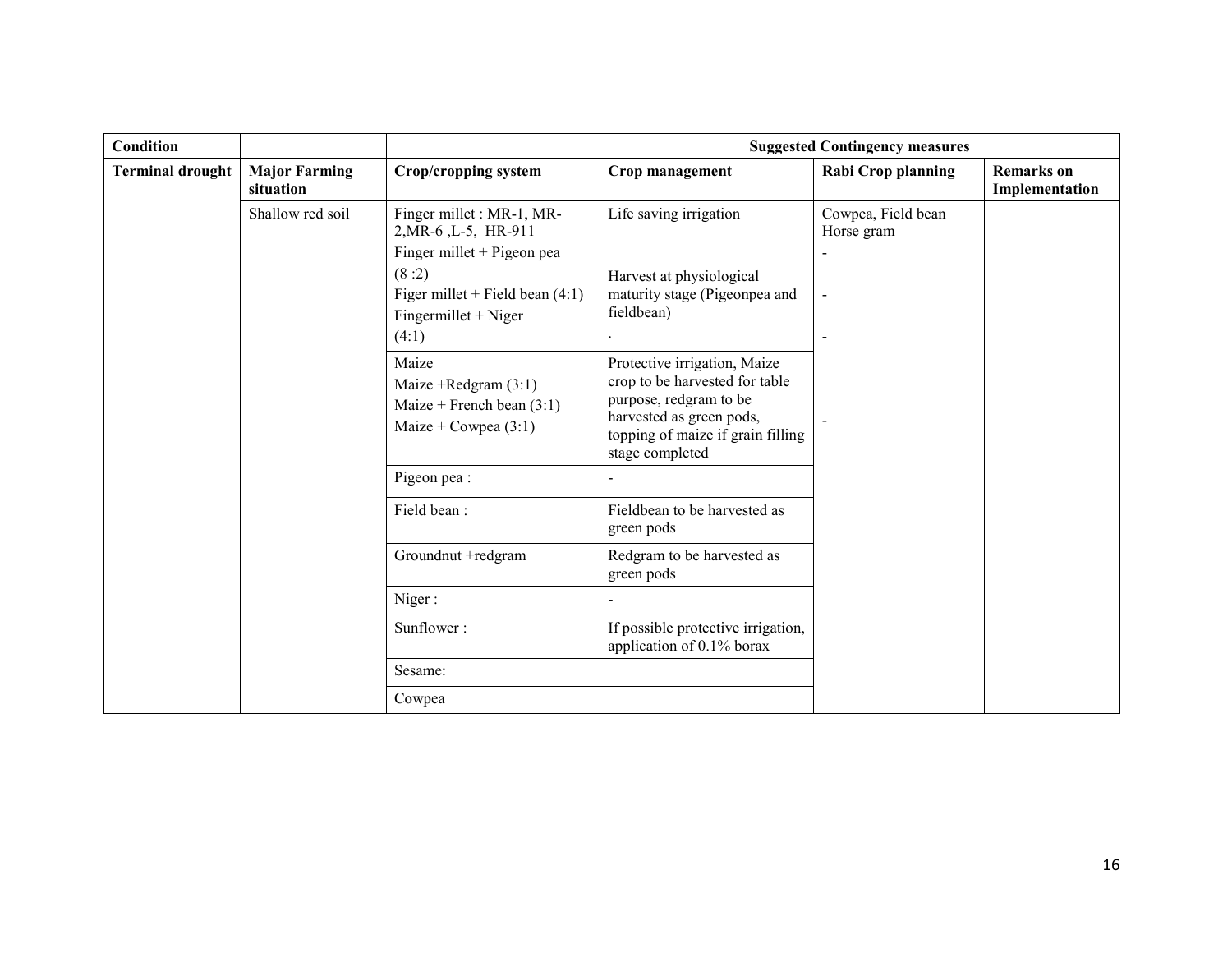# 1.2 Irrigated situation

| Condition                                                               |                                                                     |                      | <b>Suggested Contingency measures</b> |                                                                               |                              |  |
|-------------------------------------------------------------------------|---------------------------------------------------------------------|----------------------|---------------------------------------|-------------------------------------------------------------------------------|------------------------------|--|
|                                                                         | <b>Major Farming</b><br>situation                                   | Crop/cropping system | Change in crop/cropping<br>system     | <b>Agronomic measures</b>                                                     | Remarks on<br>Implementation |  |
| Delayed/limited<br>release of water in<br>canals due to low<br>rainfall | Low lands, canal<br>irrigated red sandy<br>soils and loamy<br>soils | Paddy                | No change                             | Short duration varieties<br>Rasi, Mangala, KRH-1,<br>IR-20, Jyoti, SRI method |                              |  |
|                                                                         | Red sandy soils                                                     |                      | Aerobic Paddy                         |                                                                               |                              |  |

| Condition                                                                              |                                                                     |                      | <b>Suggested Contingency measures</b> |                                                                            |                              |
|----------------------------------------------------------------------------------------|---------------------------------------------------------------------|----------------------|---------------------------------------|----------------------------------------------------------------------------|------------------------------|
|                                                                                        | <b>Major Farming</b><br>situation                                   | Crop/cropping system | Change in crop/cropping<br>system     | <b>Agronomic measures</b>                                                  | Remarks on<br>Implementation |
| Non release of<br>water in canals<br>under delayed<br>onset of monsoon<br>in catchment | Low lands, canal<br>irrigated red sandy<br>soils and loamy<br>soils | Paddy (Upland)       | Maize, Sunflower,<br>Groundnut        | Rain water harvesting<br>methods, cover crops,<br>Conjunctive use of water | -                            |

| Condition                                                                            |                                                                     |                      | <b>Suggested Contingency measures</b>                                                |                           |                              |  |
|--------------------------------------------------------------------------------------|---------------------------------------------------------------------|----------------------|--------------------------------------------------------------------------------------|---------------------------|------------------------------|--|
|                                                                                      | <b>Major Farming</b><br>situation                                   | Crop/cropping system | Change in crop/cropping<br>system                                                    | <b>Agronomic measures</b> | Remarks on<br>Implementation |  |
| Lack of inflows<br>into tanks due to<br>insufficient<br>/delayed onset of<br>monsoon | Low lands, tank<br>irrigated red sandy<br>soils and loamy<br>soils. | Paddy                | Cowpea, Field bean<br>$(HA -$<br>3 & 4) blackgram, greengram,<br>Niger and Sunflower | Rain water harvesting     | $\overline{\phantom{0}}$     |  |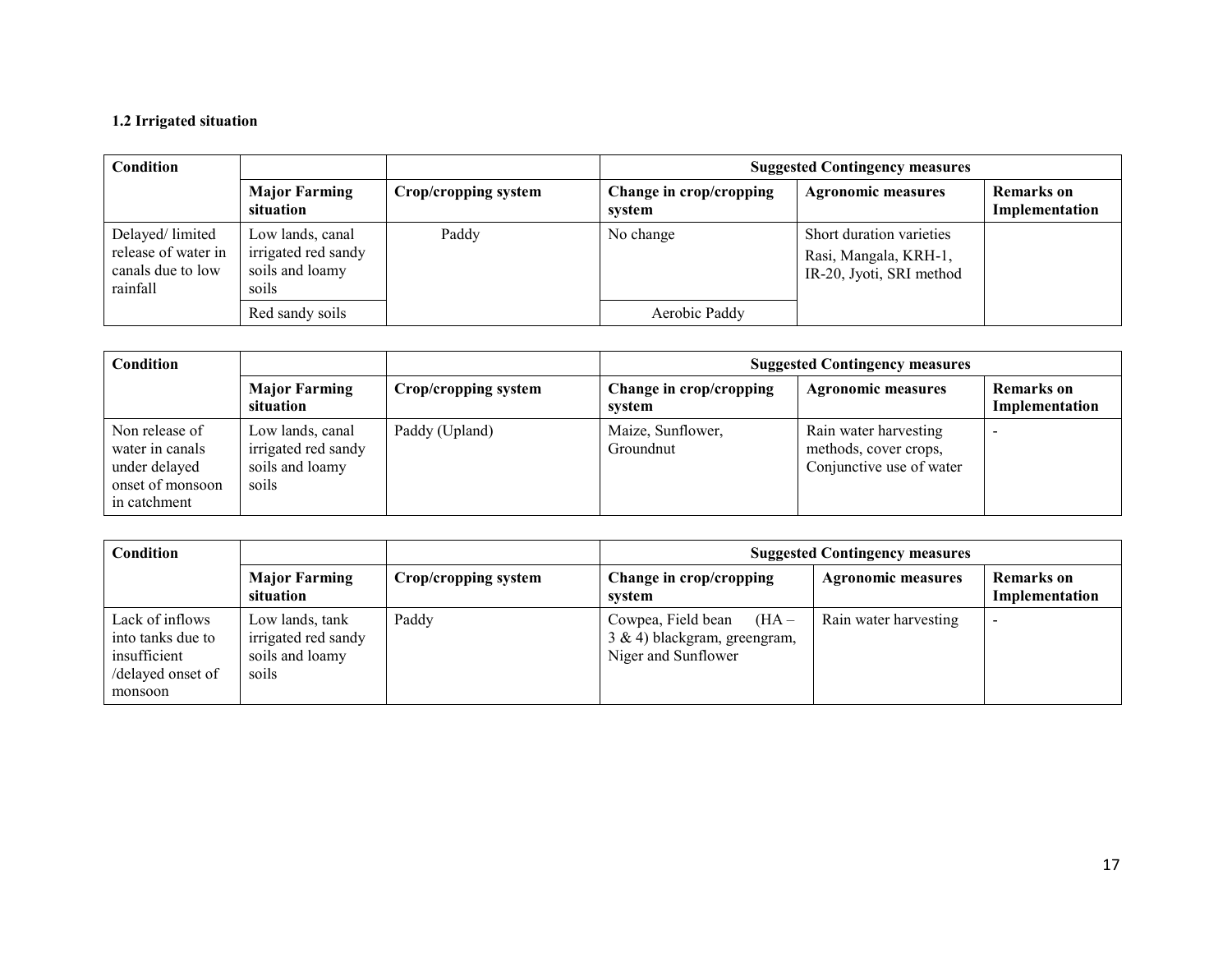| <b>Condition</b>                                               |                                                | <b>Suggested Contingency measures</b> |                                                |                     |                                                  |
|----------------------------------------------------------------|------------------------------------------------|---------------------------------------|------------------------------------------------|---------------------|--------------------------------------------------|
|                                                                | <b>Major Farming</b><br>situation <sup>1</sup> | Crop/cropping system <sup>g</sup>     | Change in crop/cropping<br>system <sup>n</sup> | Agronomic measures' | <b>Remarks</b> on<br>Implementation <sup>J</sup> |
| Insufficient<br>groundwater<br>recharge due to<br>low rainfall |                                                |                                       | $-NA$                                          |                     |                                                  |

2.2 Unusual rains (untimely, unseasonal etc) (for both rainfed and irrigated situations)

| <b>Condition</b>                                                        |                                                                    |                                                              | <b>Suggested contingency measure</b>                                                                                  |                                                                 |
|-------------------------------------------------------------------------|--------------------------------------------------------------------|--------------------------------------------------------------|-----------------------------------------------------------------------------------------------------------------------|-----------------------------------------------------------------|
| Continuous high rainfall<br>in a short span leading to<br>water logging | <b>Vegetative stage</b>                                            | <b>Flowering stage</b>                                       | Crop maturity stage                                                                                                   | Post harvest                                                    |
| Finger millet                                                           | Drainout excess<br>water.<br>Weeding and top<br>dressing with urea | Provide drainage                                             | Drain out excess water,<br>Tying up of lodged plants<br>Harvesting at physiological<br>maturity stage                 | Proper drying and storage<br>of grains                          |
| Maize                                                                   | Safe disposal of<br>excess water                                   | Safe disposal of excess water                                | Safe disposal of excess water                                                                                         | Proper drying and storage<br>pest management                    |
| Groundnut                                                               |                                                                    | Drain out excess water,<br>Earthing up                       | Drain out excess water,<br>Harvesting and drying of plants                                                            | Shift to safe place dry in<br>shade and turn heap<br>frequently |
| Pigeon pea                                                              |                                                                    | Drain out excess water;<br>Spraying with NAA $\omega$ 25 ppm | Drain out excess water,<br>Harvesting and drying of plants<br>PP measures for control of pod borer<br>and other pests | Proper drying, storage and<br>pest management                   |
| Sunflower                                                               |                                                                    | Drain out excess water,<br>Earthing up                       | Drain out excess water,                                                                                               | Proper drying and storage<br>of grains                          |
| Paddy                                                                   |                                                                    |                                                              | Harvesting and drying of earheads<br>Take up Mancozeb spray $(a)$ 0.2% to<br>prevent flower/head rot                  | Safe storage against storage<br>pest and disease                |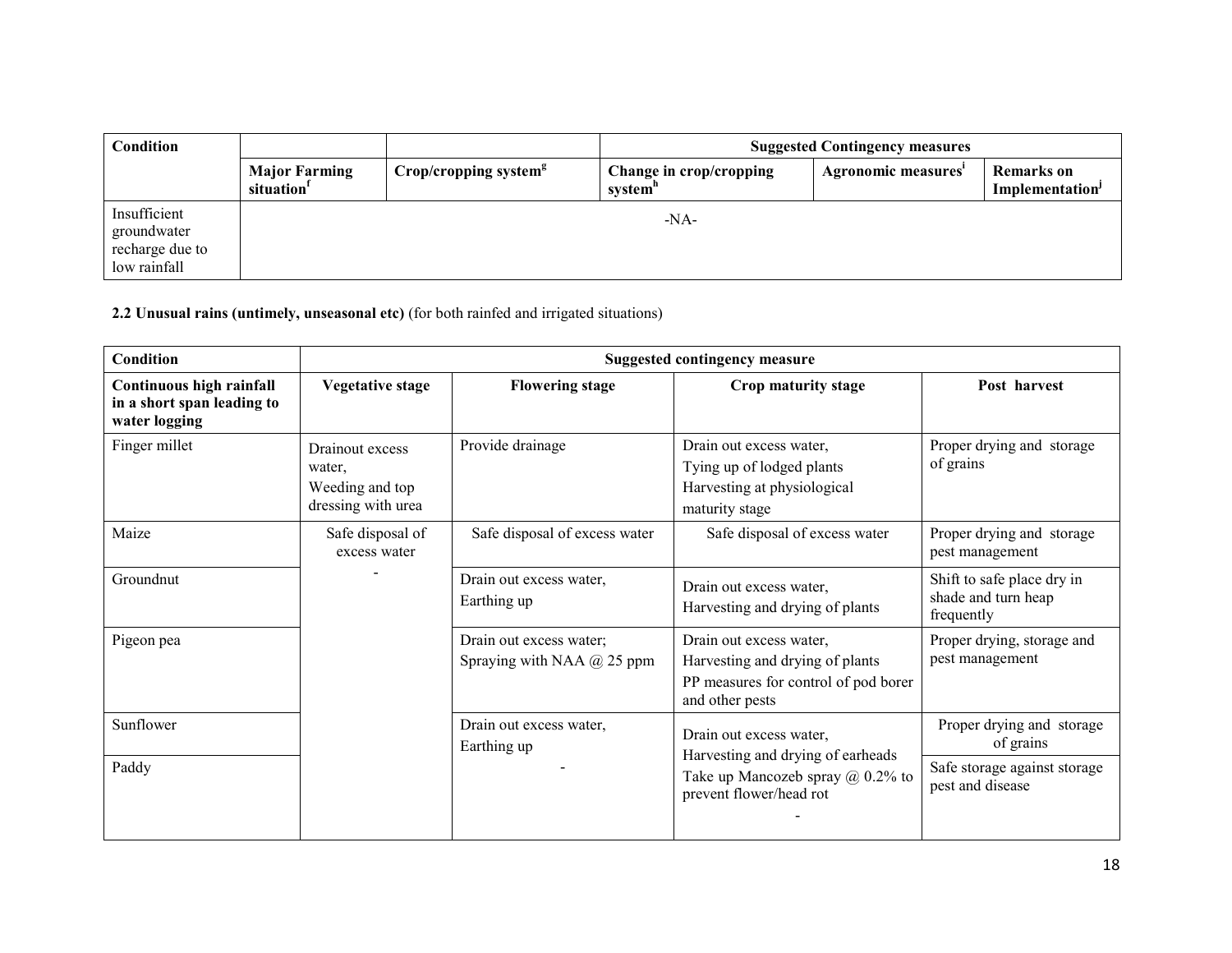| Outbreak of pests and diseases due to unseasonal rains |                                      |                                                            |  |                                        |  |
|--------------------------------------------------------|--------------------------------------|------------------------------------------------------------|--|----------------------------------------|--|
| Finger millet                                          | Finger millet –Neck and finger blast |                                                            |  |                                        |  |
| Maize-                                                 |                                      | Shoot fly, stem borer, downey mildew, turcicum leaf blight |  |                                        |  |
| Groundnut                                              | Tikka, Leaf spot                     |                                                            |  | Proper drying and storage<br>of grains |  |
| Pigeon pea                                             | Pod borer, mosaic                    |                                                            |  |                                        |  |
| Sunflower                                              |                                      | Powdery mildew, Necrosis                                   |  |                                        |  |
| Paddy                                                  |                                      | Paddy-Blast, Stem borer, Neck blast, Rice weevil           |  |                                        |  |
|                                                        |                                      |                                                            |  |                                        |  |

2.3 Floods -Not applicable

| Condition                                                                              | <b>Suggested contingency measure</b>                 |  |                          |  |  |  |
|----------------------------------------------------------------------------------------|------------------------------------------------------|--|--------------------------|--|--|--|
| Transient water logging/ partial   Seedling / nursery stage<br>inundation <sup>1</sup> | Reproductive stage<br>Vegetative stage<br>At harvest |  |                          |  |  |  |
| Continuous submergence for more than 2 days                                            |                                                      |  |                          |  |  |  |
|                                                                                        |                                                      |  | $\overline{\phantom{0}}$ |  |  |  |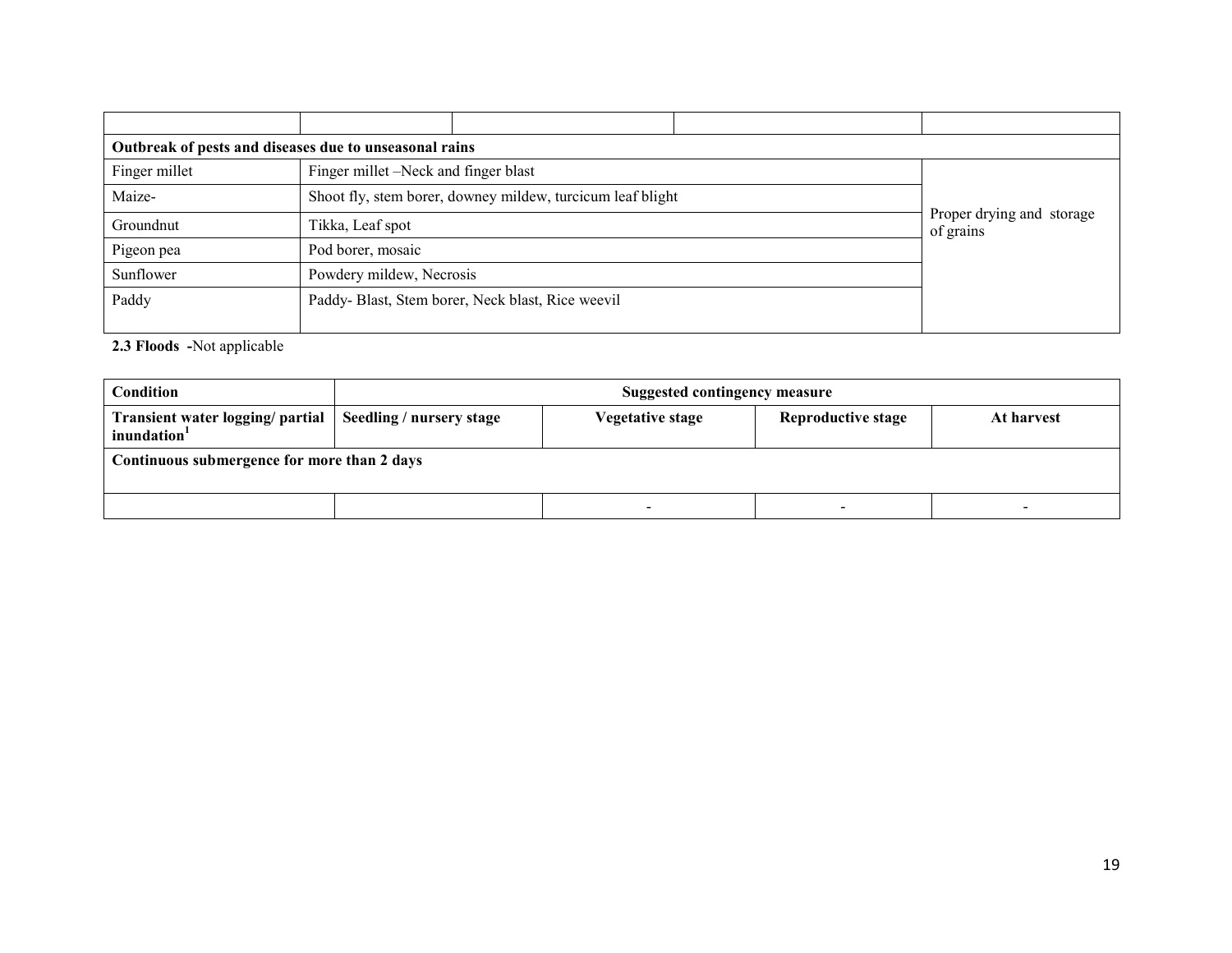## 2.5 Contingent strategies for Livestock, Poultry & Fisheries

2.5.1 Livestock

| <b>Drought</b>                     | <b>Suggested contingency measures</b>                                                                                                                                                                                                                                                                                                                                                                                                                                                                                                                                                                                                                                                                                                                                                                                                                                                                                                                                                                                                                                                                                                                                                                                                                                    |                                                                                                                                                                                                                                                                                                                                                                                                                                                                                                                                                                                                                                                                                                                                                                                                                                                                                                                                                                                                                                                                                                                                                                                                                                                                                                                                                                                                                                                                                                                                                                                                                                                                                             |                                                                                                                                                                                                                                                                                                                                                                                                                                                                                                  |  |  |
|------------------------------------|--------------------------------------------------------------------------------------------------------------------------------------------------------------------------------------------------------------------------------------------------------------------------------------------------------------------------------------------------------------------------------------------------------------------------------------------------------------------------------------------------------------------------------------------------------------------------------------------------------------------------------------------------------------------------------------------------------------------------------------------------------------------------------------------------------------------------------------------------------------------------------------------------------------------------------------------------------------------------------------------------------------------------------------------------------------------------------------------------------------------------------------------------------------------------------------------------------------------------------------------------------------------------|---------------------------------------------------------------------------------------------------------------------------------------------------------------------------------------------------------------------------------------------------------------------------------------------------------------------------------------------------------------------------------------------------------------------------------------------------------------------------------------------------------------------------------------------------------------------------------------------------------------------------------------------------------------------------------------------------------------------------------------------------------------------------------------------------------------------------------------------------------------------------------------------------------------------------------------------------------------------------------------------------------------------------------------------------------------------------------------------------------------------------------------------------------------------------------------------------------------------------------------------------------------------------------------------------------------------------------------------------------------------------------------------------------------------------------------------------------------------------------------------------------------------------------------------------------------------------------------------------------------------------------------------------------------------------------------------|--------------------------------------------------------------------------------------------------------------------------------------------------------------------------------------------------------------------------------------------------------------------------------------------------------------------------------------------------------------------------------------------------------------------------------------------------------------------------------------------------|--|--|
|                                    | <b>Before the event</b>                                                                                                                                                                                                                                                                                                                                                                                                                                                                                                                                                                                                                                                                                                                                                                                                                                                                                                                                                                                                                                                                                                                                                                                                                                                  | During the event                                                                                                                                                                                                                                                                                                                                                                                                                                                                                                                                                                                                                                                                                                                                                                                                                                                                                                                                                                                                                                                                                                                                                                                                                                                                                                                                                                                                                                                                                                                                                                                                                                                                            | After the event                                                                                                                                                                                                                                                                                                                                                                                                                                                                                  |  |  |
| Feed and<br>Fodder<br>availability | • As the district is occasionally prone to<br>drought the following measures to be taken<br>• Encourage silage making in the villages as<br>maize is one of the major crop grown in the<br>district<br>• Establish silvi-pastoral system in CPRs with<br>Stylosanthus hamata and Cenchrus ciliaris<br>as grass with Leucaena leucocephala as tree<br>component<br>Top dressing of N in 2-3 split doses $\omega$ 20-25<br>$\bullet$<br>kg N/ha in CPRs with the monsoon pattern<br>for higher biomass production<br>Increase area under short duration fodder<br>$\bullet$<br>crops of sorghum/bajra/maize(UP chari, MP<br>chari, HC-136, HD-2, GAINT BAJRA, L-74,<br>K-677, Ananad/African<br>Tall,<br>Kisan<br>composite, Moti, Manjari, B1-7<br>Chopping of fodder should be made as<br>mandatory in every village through supply<br>and establishment of good quality crop<br>cutters.<br>• Establishment of backyard production of<br>Azolla<br>• Avoid burning of maize stover<br>Harvesting and collection of perennial<br>vegetation particularly grasses which grow<br>during monsoon<br>Proper drying, bailing and densification of<br>$\bullet$<br>harvested grass<br>• Creation of permanent fodder, feed and<br>fodder seed banks in all drought prone areas | • Harvest and use all the failed crop (finger millet, maize,<br>groundnut, cowpea) material as fodder.<br>• Harvest the top fodder (Neem, Subabul, Acasia, Pipol etc)<br>and unconventional feeds resources available and use as<br>fodder for livestock (LS).<br>Silage should be used as supplement in severe drought<br>• Available feed and fodder should be cut from CPRs and stall<br>fed in order to reduce the energy requirements of the animals<br>• Mild drought: hay should be transported to the drought<br>affected villages<br>• Moderate drought: hay, silage and vitamin & minerals<br>mixture should be transported to the drought affected villages<br>Severe drought: UMMB, hay, concentrates and vitamin &<br>$\bullet$<br>mineral mixture should be transported to the drought affected<br>villages. All the hay should be enriched with 2% Urea<br>molasses solution or 1% common salt solution and fed to LS<br>• Herd should be split and supplementation should be given<br>only to the highly productive and breeding animals<br>• Provision of emergency grazing/feeding (Cow-calf camps or<br>other special arrangements to protect high productive $\&$<br>breeding stock)<br>• Available kitchen waste should be mixed with dry fodder<br>while feeding<br>• Arrangements should be made for mobilization of small<br>ruminants across the districts where no drought exits<br>• Unproductive livestock should to be culled during severe<br>drought<br>• Create transportation and marketing facilities for the culled<br>and unproductive animals (10000-20000 animals)<br>• Subsidized loans (5-10 crores) should be provided to the<br>livestock keepers | • Short duration fodder<br>crops of Sorghum /<br>Bajra / Maize (UP<br>Chari, Pusa Chari, HC-<br>136,<br>HD-2/Rajkoo,<br>Gaint Bajra, L-74, K-<br>6677,<br>Ananand<br>$\sqrt{2}$<br>African<br>tall,<br>Kissan<br>composite,<br>Moti,<br>Manjari, BI-7) should<br>be sown in unsown and<br>crop failed areas<br>• Capacity building to<br>stake holders on<br>drought/flood<br>mitigation in livestock<br>sector<br>• Flushing the stock to<br>recoup<br>• Replenish the feed and<br>fodder banks |  |  |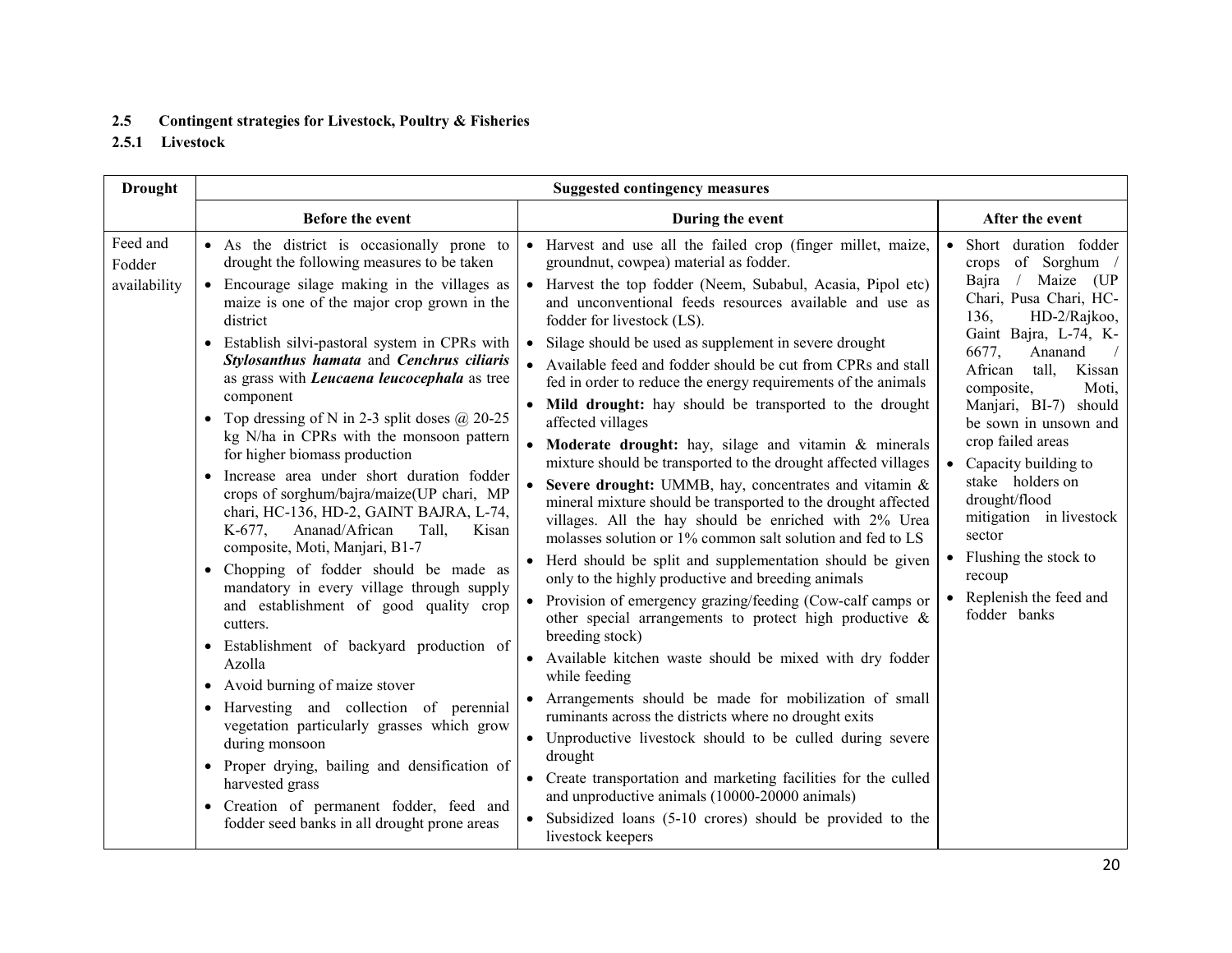| Cyclone                                           | <b>NA</b>                                                                                                                                                                                                                                                                                                                                   |                                                                                                                                                                                                                                                                                                                                                                                                                                                         |                                                                                                                                                                                                                                                                                                                                |  |  |
|---------------------------------------------------|---------------------------------------------------------------------------------------------------------------------------------------------------------------------------------------------------------------------------------------------------------------------------------------------------------------------------------------------|---------------------------------------------------------------------------------------------------------------------------------------------------------------------------------------------------------------------------------------------------------------------------------------------------------------------------------------------------------------------------------------------------------------------------------------------------------|--------------------------------------------------------------------------------------------------------------------------------------------------------------------------------------------------------------------------------------------------------------------------------------------------------------------------------|--|--|
| <b>Floods</b>                                     | <b>NA</b>                                                                                                                                                                                                                                                                                                                                   |                                                                                                                                                                                                                                                                                                                                                                                                                                                         |                                                                                                                                                                                                                                                                                                                                |  |  |
| Heat & Cold<br>wave                               | <b>NA</b>                                                                                                                                                                                                                                                                                                                                   |                                                                                                                                                                                                                                                                                                                                                                                                                                                         |                                                                                                                                                                                                                                                                                                                                |  |  |
| <b>Health</b> and<br><b>Disease</b><br>management | • Timely vaccination (as per enclosed<br>vaccination schedule) against all<br>endemic diseases<br>• Procure and stock emergency<br>medicines vaccines for important<br>endemic diseases of the area<br>• Surveillance and disease monitoring<br>network to be established at Joint<br>Director (Animal Husbandry) office in<br>the district | • Carryout deworming to all animals entering into relief<br>camps<br>• Identification and quarantine of sick animals<br>• Constitution of Rapid Action Veterinary Force<br>• Performing ring vaccination (8 km radius) in case of any<br>outbreak<br>• Restricting movement of livestock in case of any<br>epidemic<br>• Rescue of sick and injured animals and their treatment<br>• Organize with community daily lifting of dung from<br>relief camps | • Keep close surveillance on disease<br>outbreak.<br>• Undertake the vaccination<br>depending on need<br>• Keep the animal houses clean and<br>spray disinfectants Farmers should<br>be advised to breed their milch<br>animals during July-September so<br>that the peak milk production does<br>not coincide with mid summer |  |  |
| <b>Insurance</b>                                  | • Encouraging insurance of livestock                                                                                                                                                                                                                                                                                                        | • Listing out the details of the dead animals                                                                                                                                                                                                                                                                                                                                                                                                           | • Submission for insurance claim<br>and availing insurance benefit<br>· Purchase of new productive<br>animals                                                                                                                                                                                                                  |  |  |
| Drinking<br>water                                 | • Identification of water resources<br>• Rain water harvesting and create water<br>bodies/watering points (when water is<br>scarce use only as drinking water for<br>animals)<br>• Construction of drinking water tanks in<br>herding places/village junctions/relief<br>camp locations                                                     | • Restrict wallowing of animals in water bodies/resources                                                                                                                                                                                                                                                                                                                                                                                               | • Bleach $(0.1\%)$ drinking water<br>water sources<br>• Provide clean drinking water                                                                                                                                                                                                                                           |  |  |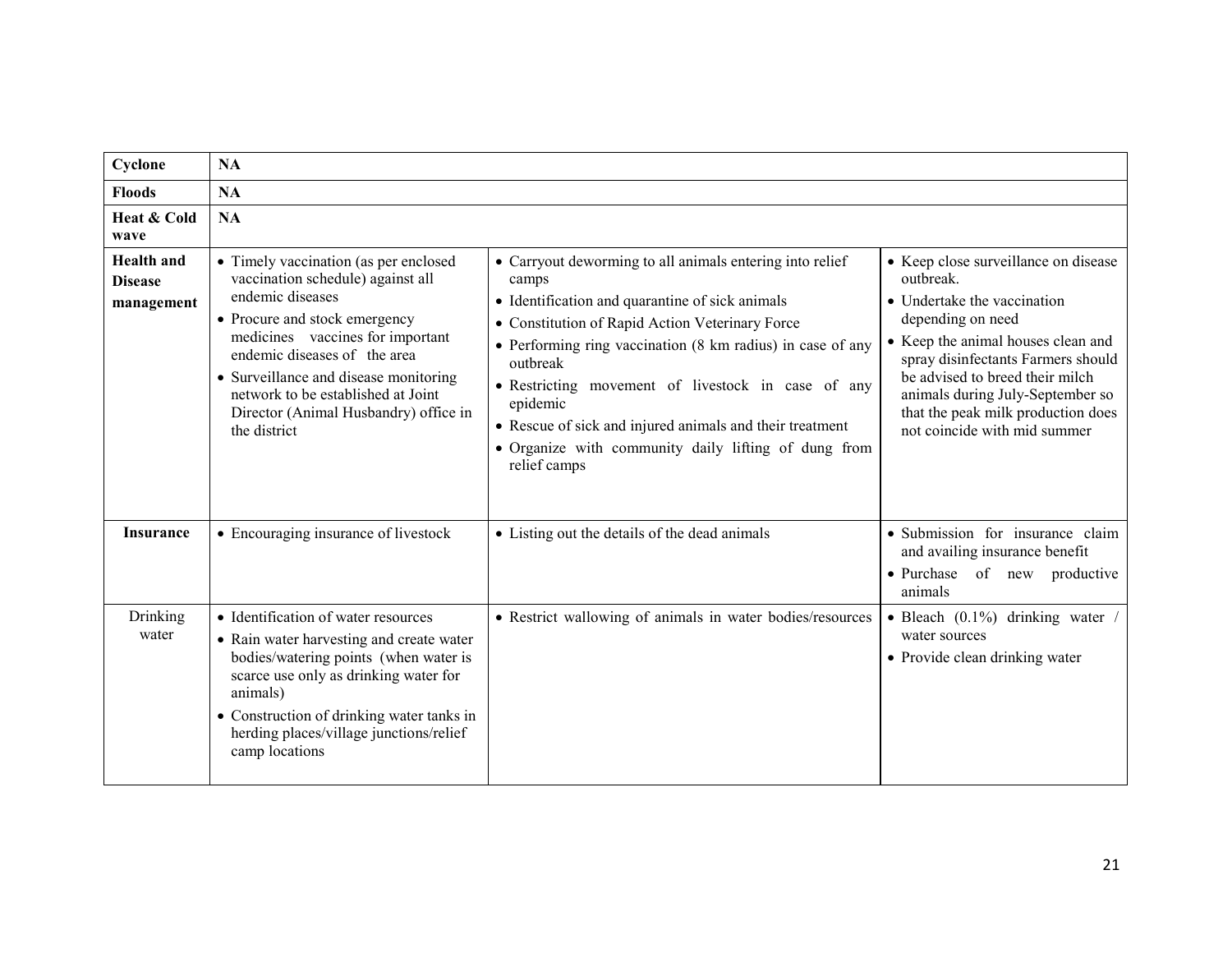### Vaccination schedule in small ruminants (Sheep & Goat)

| <b>Disease</b>                | <b>Season</b>                        |
|-------------------------------|--------------------------------------|
| Foot and mouth disease (FMD)  | Preferably in winter / autumn        |
| <b>PPR</b>                    | All seasons, preferably in June-July |
| Black quarter (BQ)            | May / June                           |
| Enterotoxaemia (ET)           | May                                  |
| Haemorrhagic septicaemia (HS) | March / June                         |
| Sheep pox (SP)                | December / march                     |

## Vaccination programme for cattle and buffalo

| <b>Disease</b> | Age and season at vaccination     |
|----------------|-----------------------------------|
| Anthrax        | In endemic areas only, Feb to May |
| <b>HS</b>      | May to June                       |
| <b>BQ</b>      | May to June                       |
| <b>FMD</b>     | November to December              |

# 2.5.2 Poultry

| <b>Drought</b>                   | <b>Suggested contingency measures</b>                                                       |                                                                                                                                |                                                                                                                   |  |  |
|----------------------------------|---------------------------------------------------------------------------------------------|--------------------------------------------------------------------------------------------------------------------------------|-------------------------------------------------------------------------------------------------------------------|--|--|
|                                  | Before the event <sup>a</sup>                                                               | During the event                                                                                                               | After the event                                                                                                   |  |  |
| Shortage of feed<br>ingredients  | Storing of house hold grain like<br>maize, broken rice, bajra etc,<br>Culling of weak birds | Supplementation only for productive birds with house<br>hold grain<br>Supplementation of shell grit (calcium) for laying birds | Supplementation to all                                                                                            |  |  |
| Drinking water                   | Rain water harvesting                                                                       | Sanitation of drinking water                                                                                                   | Give sufficient water as per the bird's<br>requirement                                                            |  |  |
| Health and disease<br>management | Culling of sick birds.<br>Deworming and vaccination<br>against RD and fowl pox              | Mixing of Vit. A, D, E, K and B-complex including vit<br>C in drinking water                                                   | Hygienic and sanitation of poultry house<br>Disposal of dead birds by burning/ burying<br>with line powder in pit |  |  |
| <b>Floods</b>                    | NA                                                                                          |                                                                                                                                |                                                                                                                   |  |  |
| Cyclone                          | NA                                                                                          |                                                                                                                                |                                                                                                                   |  |  |
| Heat wave & cold<br>wave         | <b>NA</b>                                                                                   |                                                                                                                                |                                                                                                                   |  |  |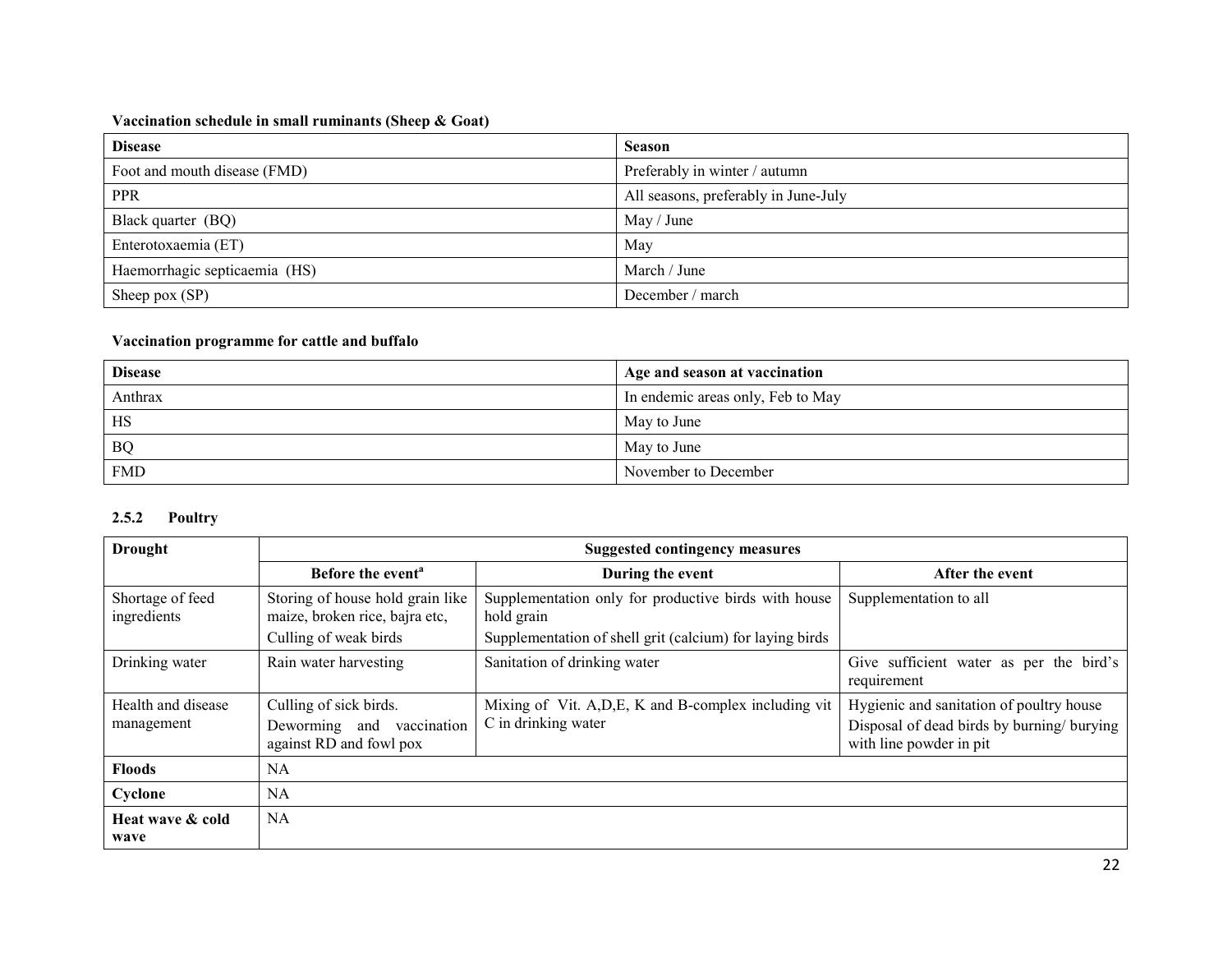# 2.5.3 Fisheries

|                                                              | <b>Suggested contingency measures</b>                                                                               |                                                   |                                                 |  |
|--------------------------------------------------------------|---------------------------------------------------------------------------------------------------------------------|---------------------------------------------------|-------------------------------------------------|--|
|                                                              | Before the event*                                                                                                   | During the event                                  | After the event                                 |  |
| 1) Drought                                                   |                                                                                                                     |                                                   |                                                 |  |
| A. Capture                                                   |                                                                                                                     |                                                   |                                                 |  |
| Marine                                                       | <b>NA</b>                                                                                                           |                                                   |                                                 |  |
| Inland                                                       |                                                                                                                     |                                                   |                                                 |  |
| (i) Shallow water depth due to<br>insufficient rain/inflow   | Observe water level. Advice fishermen to<br>harvest as much as possible fish live<br>stock                          | Harvest the complete fish live<br>stock           | Report the loss to Revenue &<br>Fisheries Dept. |  |
| (ii) Changes in water quality                                | Observe water quality like dis-solved<br>Oxygen & pH                                                                | Report the matter to Revenue &<br>Fisheries Dept. |                                                 |  |
| (iii) Any other                                              | To explore the possibility of shifting the<br>live stock to other water resources                                   |                                                   |                                                 |  |
| <b>B.</b> Aquaculture                                        |                                                                                                                     |                                                   |                                                 |  |
| (i) Shallow water in ponds due to                            | Observe water level. Advice for                                                                                     | Addition of water, lime for                       |                                                 |  |
| insufficient rain/inflow                                     | fishermen to harvest maxi-mum fish live<br>stock.                                                                   | tackling salt load                                |                                                 |  |
| (ii) Impact of salt load build up in                         |                                                                                                                     | Report the matter to Revenue &                    | Report the loss to Revenue &<br>Fisheries Dept. |  |
| ponds/change in water quality                                |                                                                                                                     | Fisheries Dept.                                   |                                                 |  |
| (iii) Any other                                              |                                                                                                                     |                                                   |                                                 |  |
| 2) Floods                                                    |                                                                                                                     |                                                   |                                                 |  |
| A. Capture                                                   |                                                                                                                     |                                                   |                                                 |  |
| Marine                                                       | NA                                                                                                                  |                                                   |                                                 |  |
| (i) Average compension paid due to<br>loss of fishermen life | Help the district administration in<br>providing the necessary help concerned<br>with Revenue Dept.<br>authorities. |                                                   |                                                 |  |
| (ii) Avg no.of boats/nets/damaged                            |                                                                                                                     |                                                   |                                                 |  |
| (iii) Avg no.of boats damaged                                |                                                                                                                     |                                                   |                                                 |  |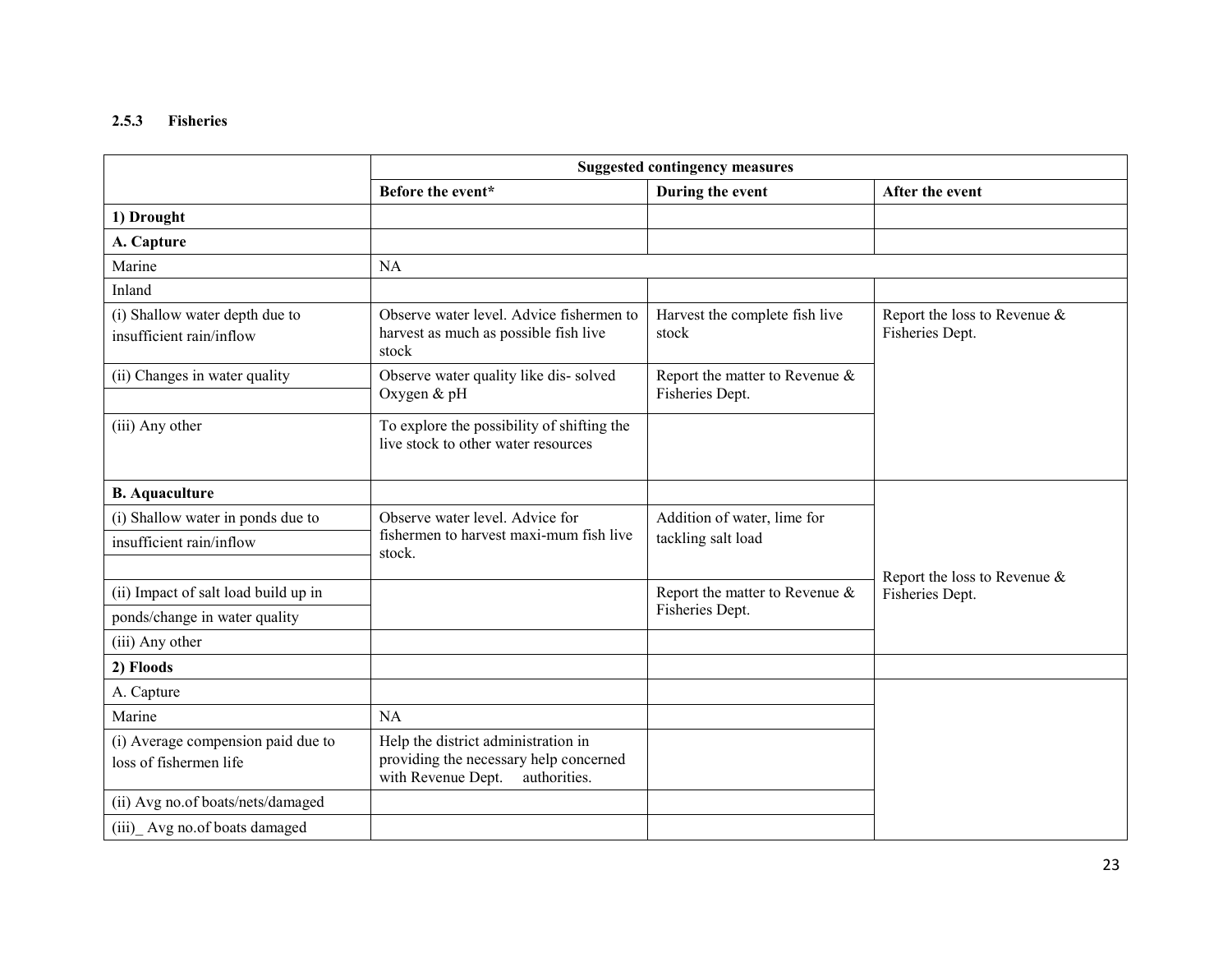| Inland                                                   |                                                                                      |                                                   |                                                    |  |
|----------------------------------------------------------|--------------------------------------------------------------------------------------|---------------------------------------------------|----------------------------------------------------|--|
| (i) Average compension paid due to<br>loss of human life | Revenue authorities pay the compension<br>to boats / nets / houses / fish live stock | Addition of water, lime for<br>tackling salt load |                                                    |  |
| (ii) No.of boats/nets/damaged                            | damaged                                                                              |                                                   | Report the loss to Revenue $\&$<br>Fisheries Dept. |  |
| (iii) No.of houses damaged                               |                                                                                      | Report the matter to Revenue $\&$                 |                                                    |  |
| (iv) Loss of stock                                       |                                                                                      | Fisheries Dept.                                   |                                                    |  |
| (v) Changes in water quality                             |                                                                                      |                                                   |                                                    |  |
| (vi) Health and diseases                                 | should be reported to Revenue<br>Dept.authorities.                                   | $\overline{\phantom{a}}$                          |                                                    |  |
| <b>B.</b> Aquaculture                                    |                                                                                      |                                                   |                                                    |  |
| (i) Inundation with flood water                          | Monitor the floods and harvest                                                       |                                                   |                                                    |  |
| (ii) Water continuation and changes                      | maximum fish live stock before floods.<br>Report the loss to Revenue and Fisheries   |                                                   |                                                    |  |
| in water quality                                         | Dept. authorities.                                                                   |                                                   |                                                    |  |
| (iii) Health and Diseases                                |                                                                                      |                                                   |                                                    |  |
| (iv) Loss of stock and inputs (ffed,                     |                                                                                      |                                                   |                                                    |  |
| chemicals etc.)                                          |                                                                                      |                                                   |                                                    |  |
| (v) Infrastructure damage (pumps,                        |                                                                                      |                                                   |                                                    |  |
| aerators, huts etc.)                                     |                                                                                      |                                                   |                                                    |  |
| (vi) Any other                                           | $\sim$                                                                               | $\sim$                                            |                                                    |  |
| 3. Cyclone / Tsunami                                     | NA                                                                                   |                                                   |                                                    |  |
| A. Capture                                               |                                                                                      |                                                   |                                                    |  |
| Marine                                                   |                                                                                      |                                                   |                                                    |  |
|                                                          |                                                                                      |                                                   |                                                    |  |